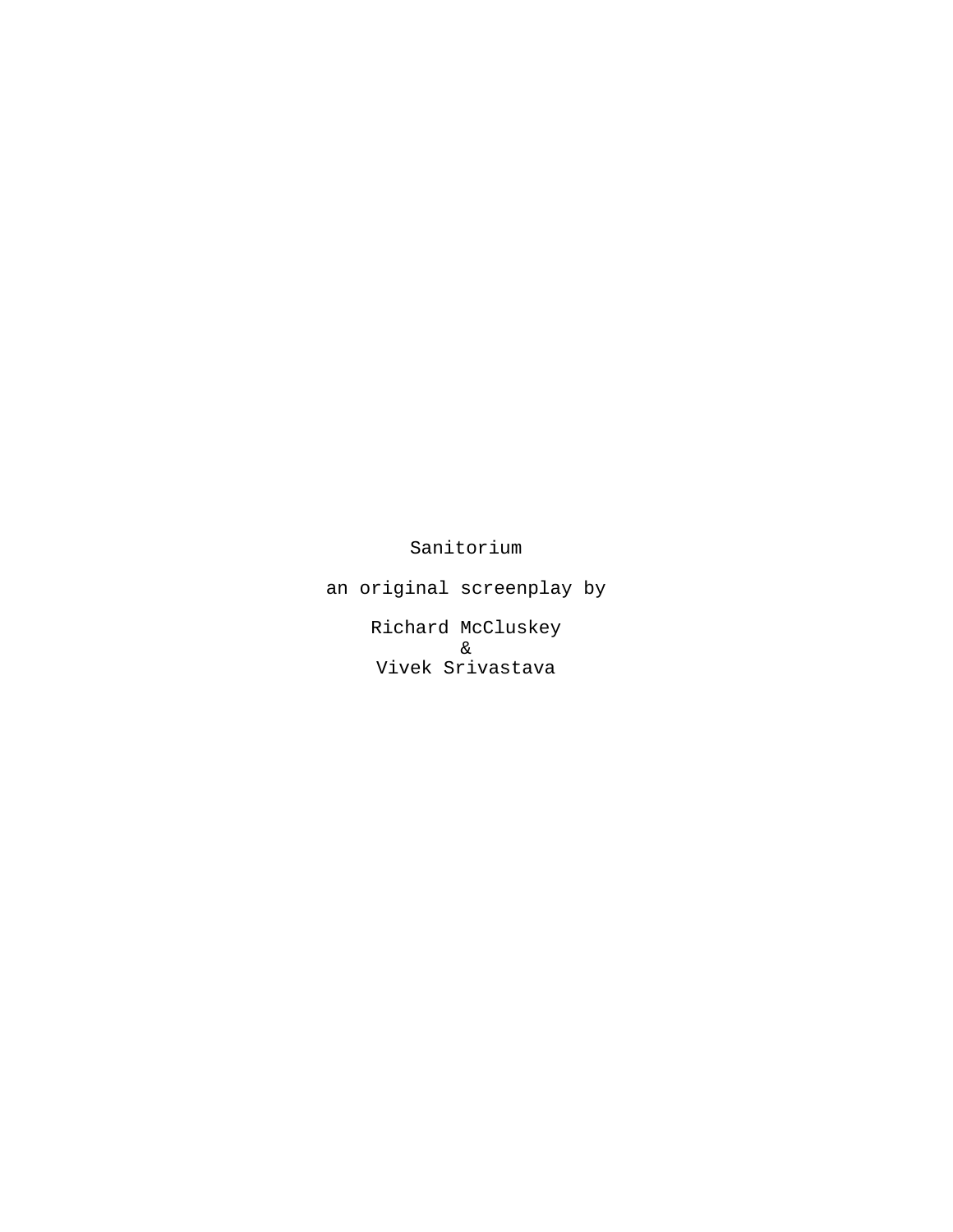#### FADE IN

# EXT. URBAN CITY - MORNING

The sun is rising behind looming office towers in a downtown metropolis. The streets are dark and empty. The city is just waking up. All is quiet.

JOSH, a 25 year-old professional, makes his way to work. Dressed in khakis and a wrinkled golf shirt, this man's face hasn't seen a razor in a few days. He's clearly not at his best.

A CELL PHONE rings. We hear Josh's voice over a montage of various urban scenes. Twenty-four hour grocery stores are just being opened for the day. A bus driver inspects passengers as they board his vehicle. Hospital emergency wards have been closed down with hand-scrawled signs. Posters advise citizens to report to local detention centres if they're not feeling well. All is not right in the city.

## JOSH (V.O.)

Hi, Dad... Yeah, sorry I was over at Jenna's most of the weekend and forgot to charge my phone... Well, you can tell her I'm fine... Yeah, it's a little strange... people are pretty freaked out... What's the talk like where you are?... That's pretty much what's happening here, too.

Josh approaches the entrance to the subway. He pauses in order to finish his phone call. A newspaper box sits outside the station. The headline reads: "A City Contained or Contaminated?"

> JOSH (CONT'D) On my way to work... It's what they're telling us to do... You can tell her I'll come home next weekend... Love you both... Bye.

Josh hangs up his phone and watches as a older Asian lady wearing a surgical mask, JULIA, enters the subway station. He surveys his surroundings, seemingly contemplating whether he should be going in. He takes a deep breath and heads down the stairs.

INT. SUBWAY PLATFORM - CONTINUOUS

Josh stands on the practically empty subway platform. The few other passengers that are waiting for the train are keeping their distance from each other. The tension is palpable.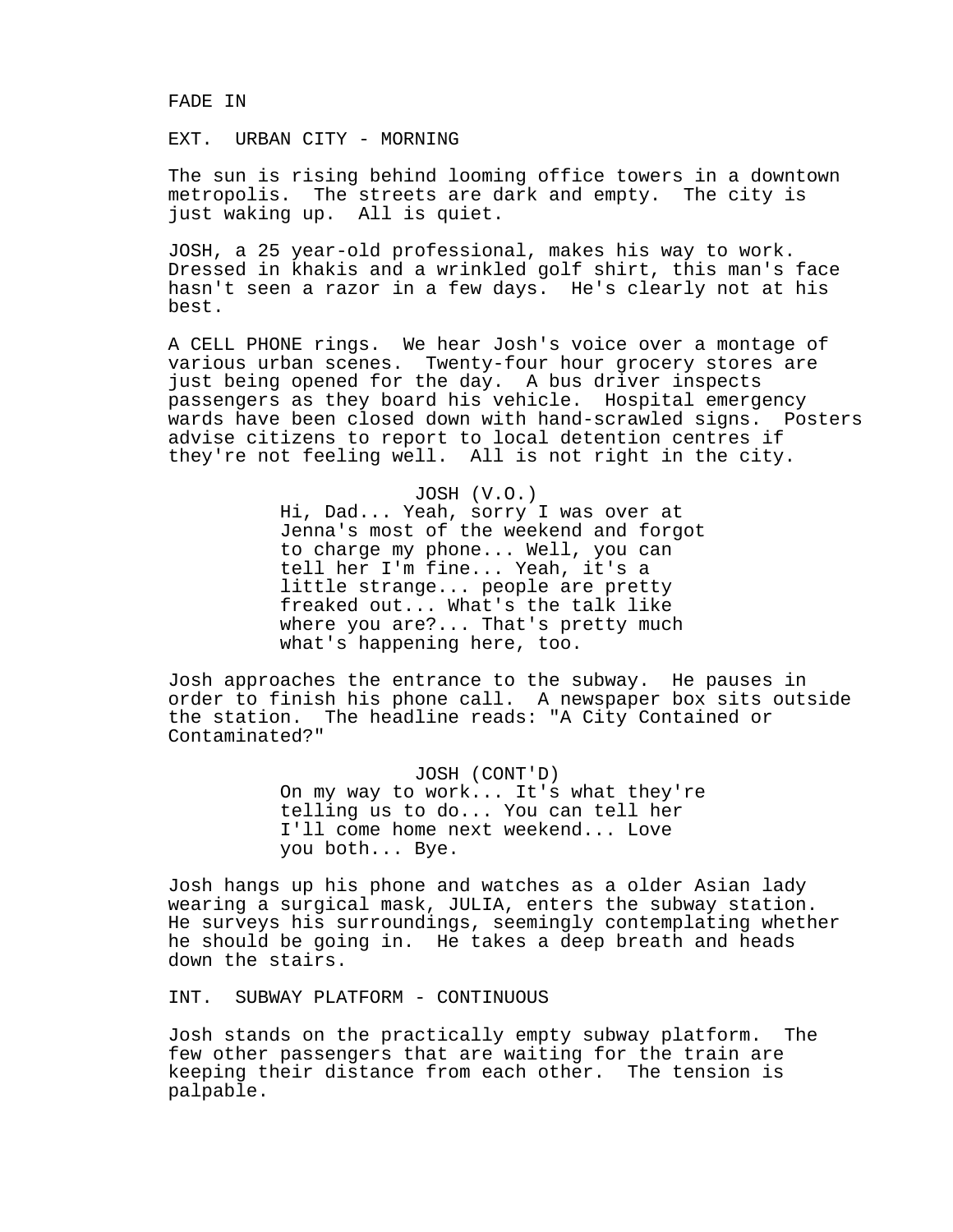The SUBWAY races into the station. Josh boards the very last car.

INT. SUBWAY - CONTINUOUS

Josh elects not to take a seat, despite the fact that the vast majority are free.

Just as the subway doors close, LYDIA, a larger woman in her mid-40s, barely squeezes through in time. She is extremely out of breath and takes a seat beside another passenger.

> LYDIA Phew... sorry, I didn't think I was going to make that.

LOGAN, the well-groomed 30 year-old sitting next to her, sneers as he gets up from his seat and moves across the aisle. Lydia looks towards Josh in exasperation. Josh simply shrugs his shoulders in response. The subway starts up and tears out of the station.

Josh looks around at the other passengers. The car is not very full with only eight people throughout. There is a noticeable tension in the car; all the passengers, including Josh, seem tense and even paranoid. Only an elderly black man sitting in the corner seems at ease. He is reading the paper, and Josh cranes his neck to get a look at the headline. It reads: "No cure in sight."

A slender man with dark hair is sitting in another corner, slightly hunched over. His hair is damp and he is sweating slightly. This strikes Josh as strange, but his thoughts are interrupted...

The sound of a loud SCREECH fills the car as it comes to a complete and sudden stop. The lights go dark. Josh loses his footing and falls to the floor.

The other passengers shuffle in the darkness, trying to get back to their feet.

> LYDIA (O.S.) (CONT'D) Is everyone OK?

The calm black man answers her.

DONALD (O.S.) I'm OK. Does anyone need any help?

Amid the groans, the emergency lights come on. In the dim lights the dishevelled passengers try to orient themselves. Josh picks himself up off the ground, a fresh new gash on his forehead.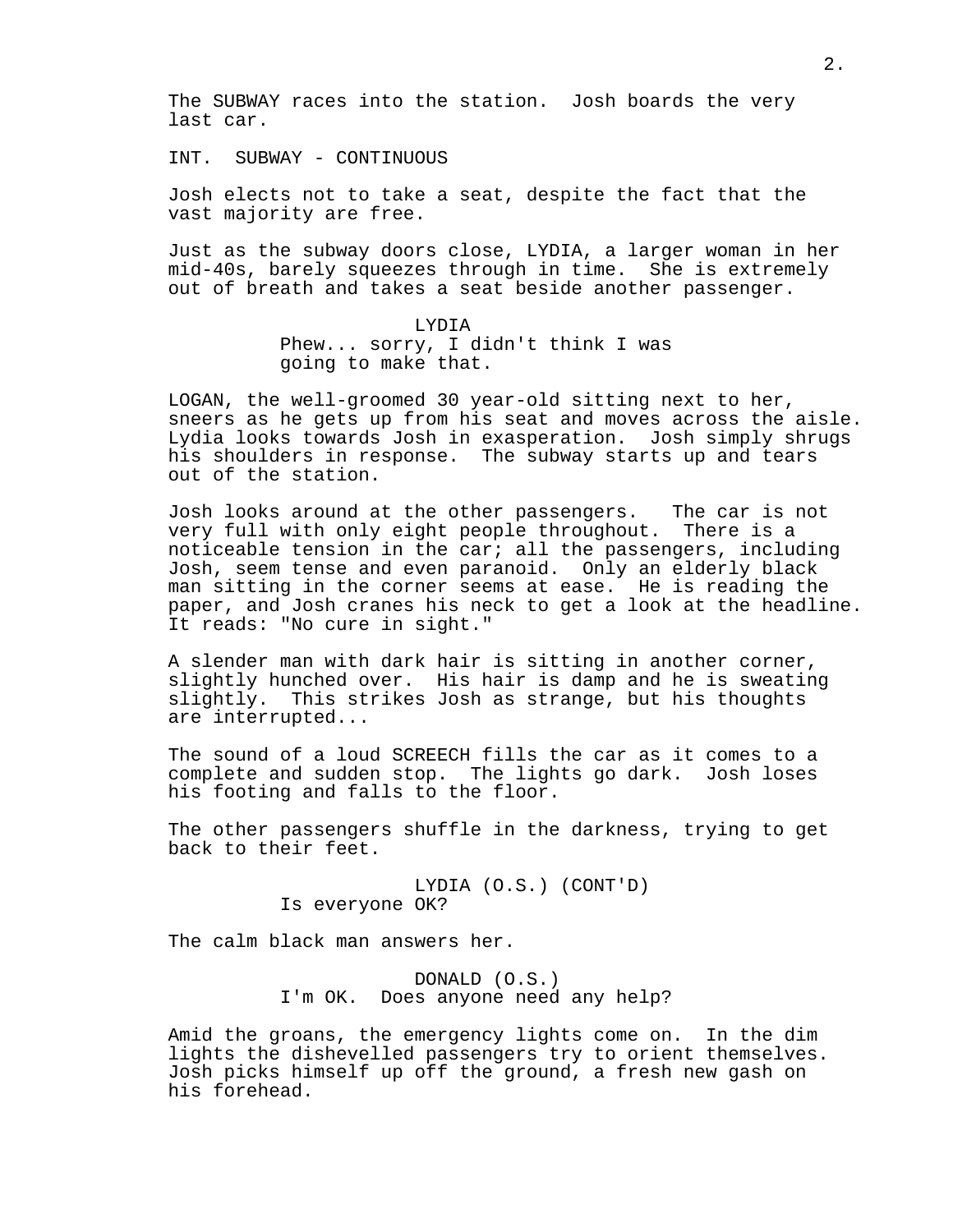No one says anything for a while, but as everyone's eyes move around the car, the shape of an ominous idea is taking form in the passengers' heads. A middle-aged man in a buttoned short sleeve shirt and slacks asks the question on everyone's minds.

#### FRED

#### Do you think we hit one?

Everyone looks at FRED. The well-dressed man responds.

LOGAN

I hope so.

DONALD I hope we didn't. Then we're really in trouble.

JOSH Maybe it's just a delay. These things happen all the time.

Josh doesn't quite believe what he just said, but wants to. A younger girl in her early twenties speaks up. She's wearing ripped jeans, a band T-shirt, and has a wild streak of red in her jet-black hair.

> SANDY (to Donald) Why? What happens if we hit one?

DONALD That's how it spreads. After death.

LOGAN That's what they're saying at least.

DONALD

It's true.

LYDIA Yes, I read that too. Everytime one dies, everyone nearby seems to get infected. That's why there weren't able to contain it at the first hospital.

Logan stands up and walks over to Lydia. He cocks his head condescendingly.

> LOGAN They weren't able to contain it, because they didn't do anything about the people they knew were infected. (MORE)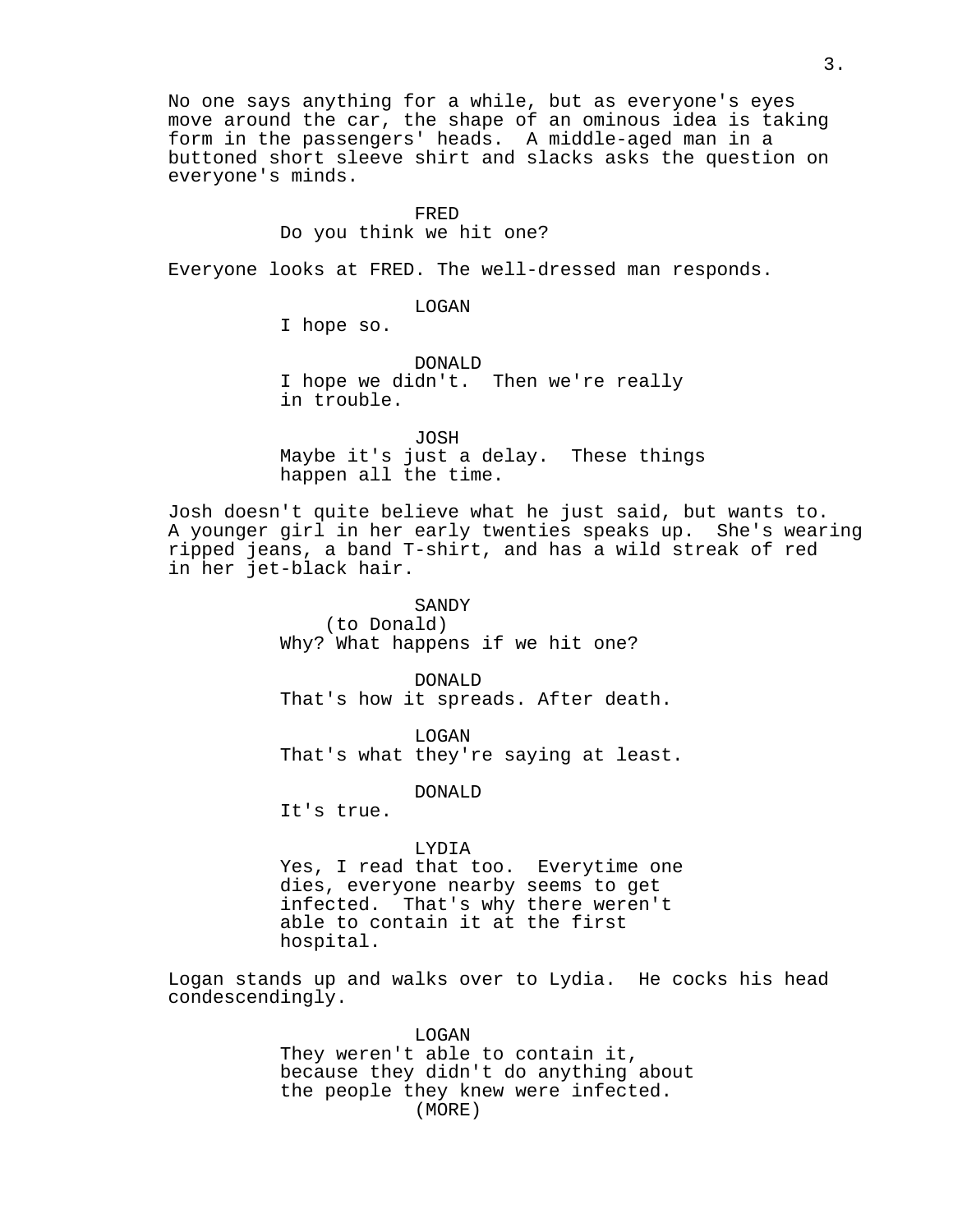LOGAN (CONT'D) They didn't act, that's why this keeps getting worse.

FRED What do we do if we hit one? How do we know if we're infected?

An announcement interrupts Fred over the Public Address. It sounds harried and unpolished. Whoever is making the announcement seems to be making it up as they go along:

> ANNOUNCEMENT (O.S.) Attention passengers. Please remain calm. We ask that all passengers stay where they are and do not attempt to leave the train or move between cars. We are currently investigating... this, and we--

The public address clicks off. Logan looks up at the speaker overhead.

> LOGAN Is that it? I thought they--

Logan is interrupted as the voice comes on again:

ANNOUNCEMENT (O.S.) Please we ask all passengers to remain in their cars until the subway is operational again.

The passengers reflect quietly on the announcement.

JOSH They didn't even tell us when we would be back online.

FRED So we're supposed to just sit here? What if we did hit one? We could all get infected.

LOGAN One of us might already be infected.

Logan looks over at Julia, the woman wearing a surgical mask. She looks back but says nothing. Everyone in the train is uneasy at this declaration.

SANDY

Oh God.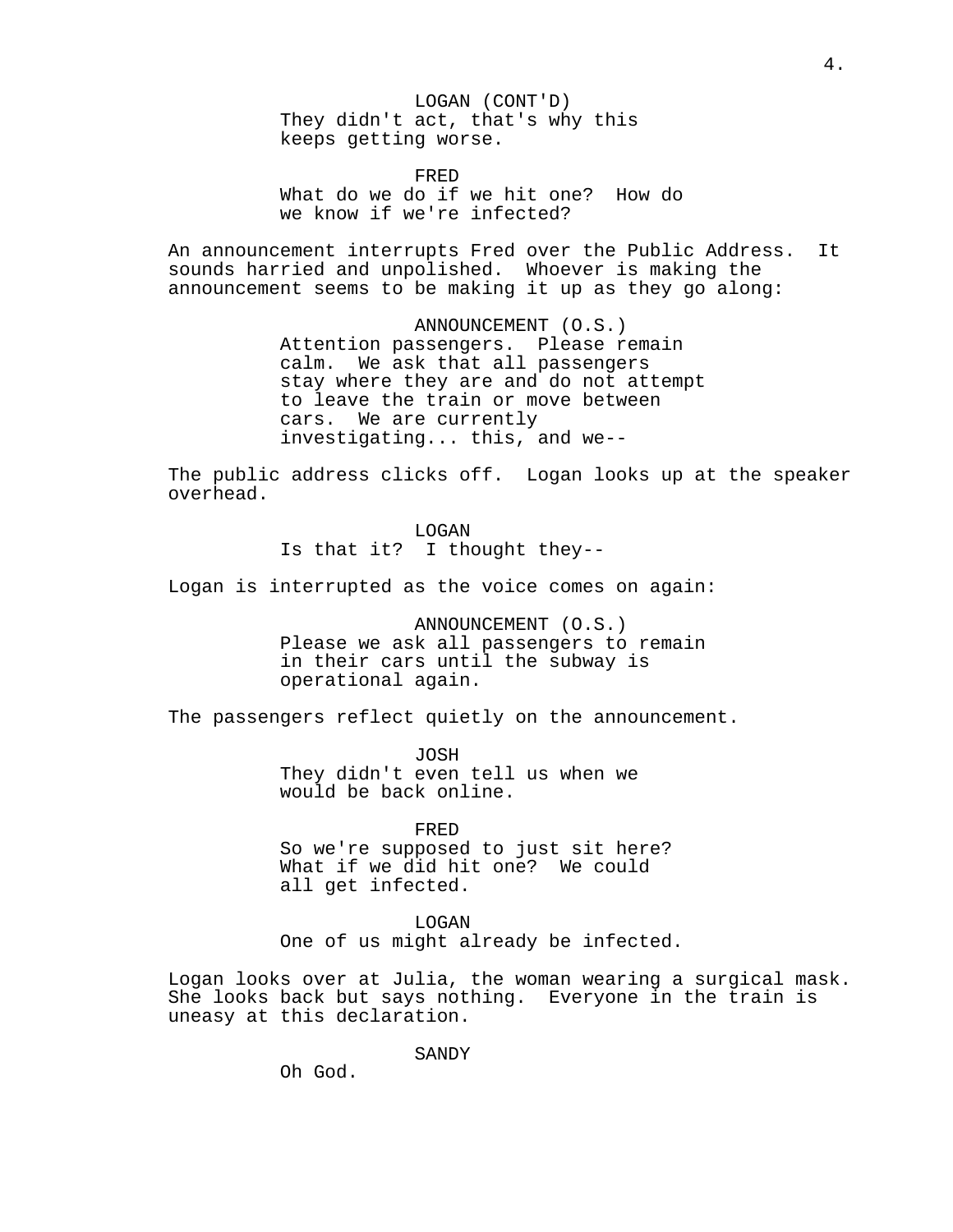DONALD Look, you can't get infected just by being in the same car as someone.

LOGAN That's not what I heard.

FRED (to Donald) Yeah, how can you be sure?

DONALD I think we all need to relax. (beat) We might be here for a while.

Logan sits down with a begrudging air. Everyone is quiet. Josh looks over to the sweating man in the corner. He is the only one that has not said a word. The man is still looking down and scratching the insides of his wrists ferociously. Josh's eyes widen at the sight.

Josh looks down and sees that his own fingers are idly scratching the wrist of his left hand. He stops scratching and self consciously folds his hands in his lap.

CROSSFADE:

## INT. SUBWAY - LATER

The subway is quiet. Every passenger is attempting to keep themselves distracted; some with cell phones, some with magazines, and some are just re-reading the advertisements on the walls over and over again.

The unhealthy looking man still hasn't spoken a word. He is pale, clammy, and can't stop fidgeting; like a junky in need of a fix. His wrists are raw. He coughs loudly. Sandy, sitting only two seats away, decides to get up.

She moves from her seat towards the end of the train. Two windows and a door overlook the dark tunnel behind their car. The emergency lights from inside the subway only provide enough brightness to light up the first few feet of the tracks. She leans against the window, angling to get a better view. Suddenly, from behind...

> DONALD I wouldn't stand so close.

Sandy jumps.

DONALD (CONT'D) Didn't mean to scare you. (MORE)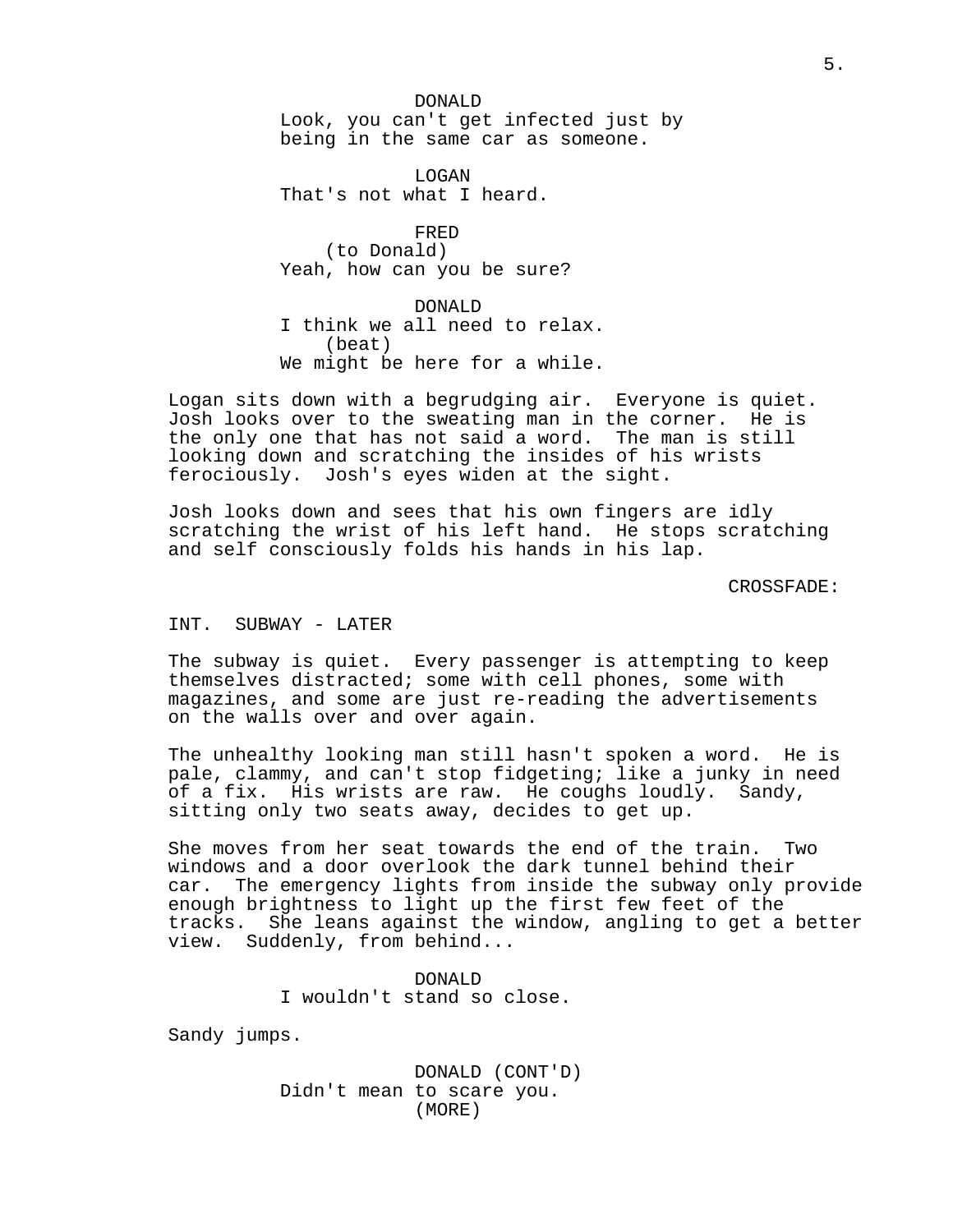DONALD (CONT'D) I just don't think it's a good idea to stand that close to the end.

Sandy understands what he's implying. She walks back towards the middle of the train, taking a seat next to Lydia who is reading from the middle of her book.

CROSSFADE:

### INT. SUBWAY - LATER

The subway is even quieter still. Passengers are still attempting to keep themselves distracted, but cell phones are dying and magazines have been long finished. Lydia finishes reading from the last page of her book and quietly closes it.

CROSSFADE:

A loud piercing SQUEAL can be heard in the blackness, and as it trails off...

INT. SUBWAY - LATER

...the sound of the SQUEAL becomes distant and faint.

LYDIA Did anyone else hear that?

Logan stands up, agitated.

LOGAN Was that a scream?

SANDY I didn't hear anything.

Donald nods.

# DONALD It was one of them.

Sandy stands up and starts walking towards the end of the train.

> SANDY Did you really hear something?

JOSH (to Sandy) I didn't hear anything.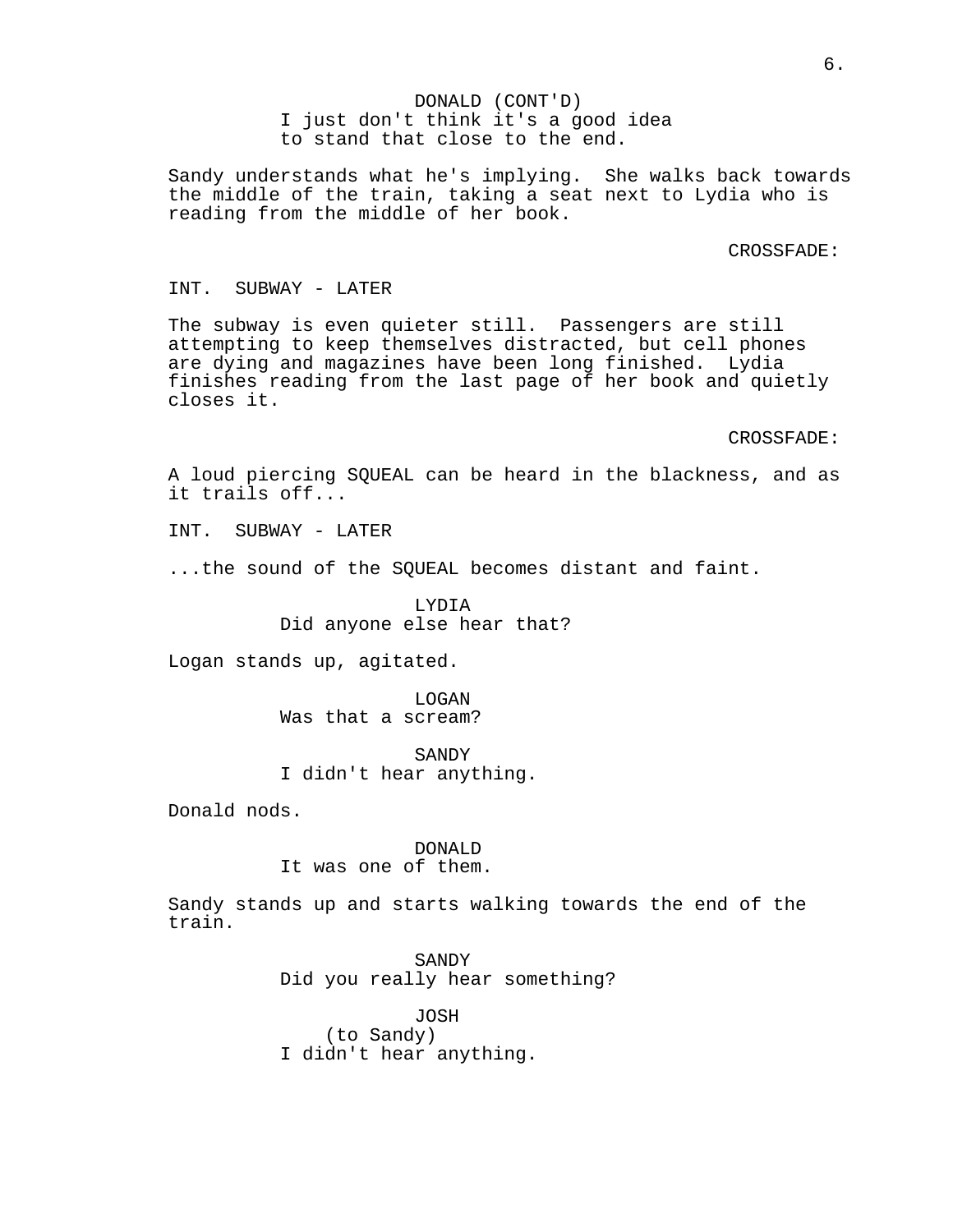LOGAN I definitely heard something... and it was definitely one of them.

FRED

Out there?

SANDY I thought this thing was contained?

LOGAN They always want you to believe it's contained.

Lydia attempts to calm the situation.

LYDIA It sounded like an animal. There's no reason to get worked up.

FRED Maybe that's what they sound like?

DONALD (offended) They're not animals.

FRED From what I've been reading, they might as well be. (beat) Did you hear about the nurse over at Willowbrook?

# SANDY

What?

# FRED

This nurse at the retirement home. She was doing her rounds a couple of days ago and noticed one of her patients wasn't in his bed. A really old guy... couldn't even walk. She went in to check on him and he jumped her from behind. The thing ripped half her face off before she could even fight back.

Sandy is wide-eyed.

SANDY Did she survive?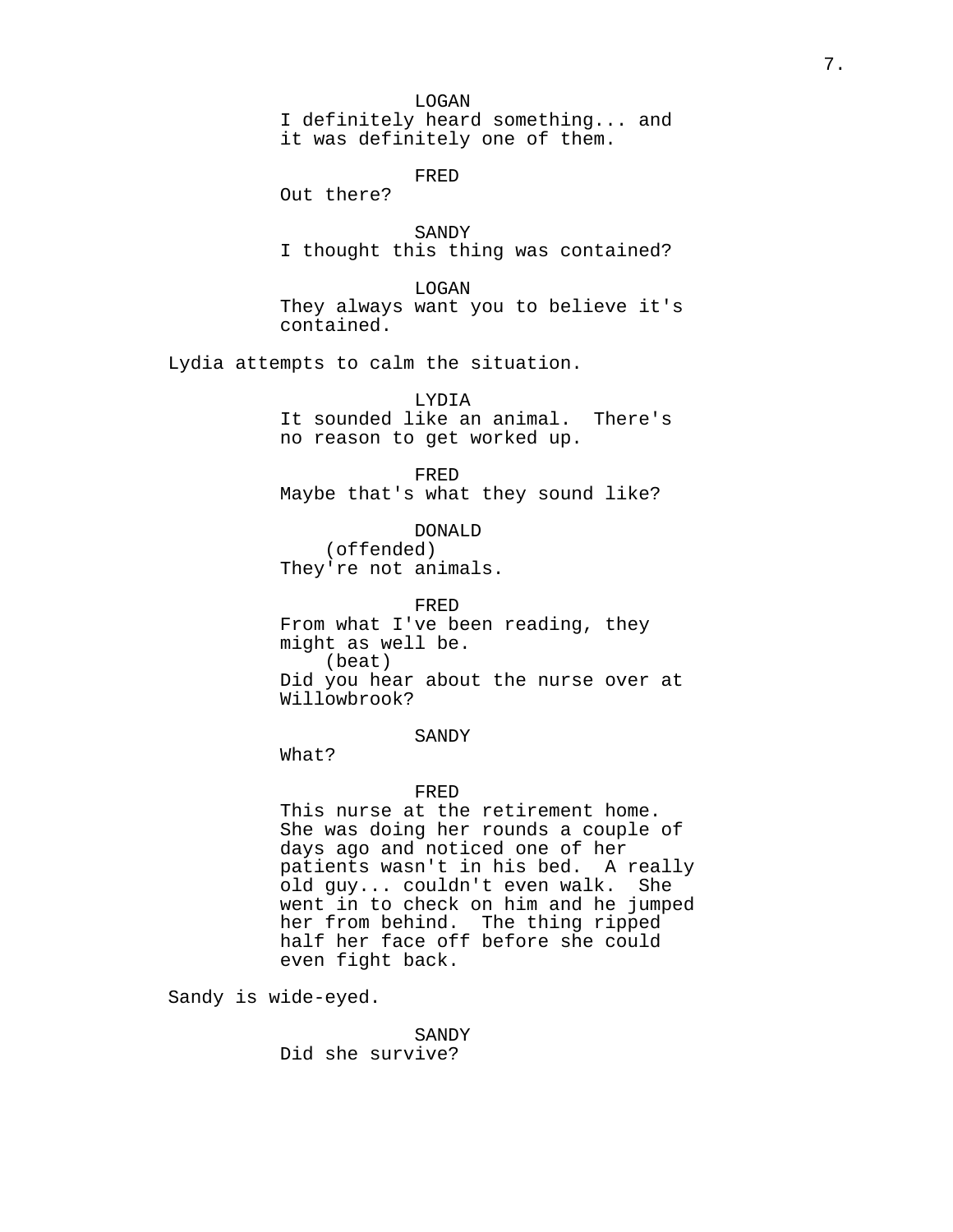FRED Yeah, apparently she's one of the only ones to survive direct contact.

SANDY What did she do?

FRED

She smashed his head into the bedpost and while he was knocked out she sedated him.

# LYDIA

Smart lady.

## LOGAN

I heard they got that one locked up now somewhere.

JOSH

I heard that, too.

Donald shakes his head disapprovingly. They all pause for a moment.

> JOSH (CONT'D) How does a guy go from being bedstricken to attacking someone like that?

#### LYDIA

This thing makes them strong and it makes them vicious.

DONALD But first they get weak. The sickness takes over the body. Rips it apart. Tears it down before it builds it up again.

JOSH

(hesitantly) What kind of sickness?

## DONALD

Imagine the worst fever you've ever had. Your blood racing through your veins at twice its normal speed. You wouldn't look good.

Sandy eyes the unhealthy man sitting at the end of the car. He is the elephant in the room.

> SANDY Kind of like that guy?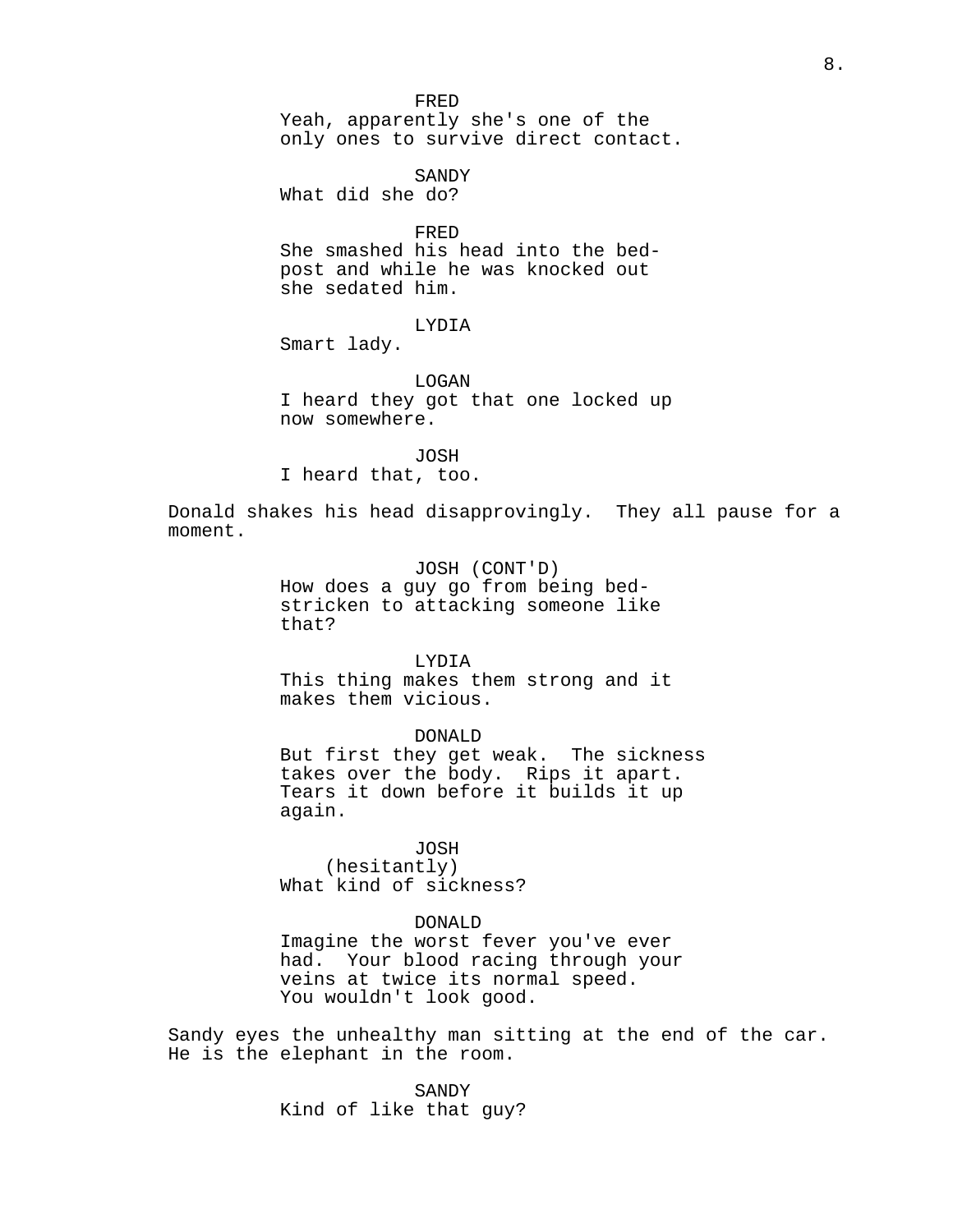No one immediately responds. They have all been avoiding dealing with this obvious problem. The man looks up at the other passengers who are eyeing him suspiciously. He immediately stops scratching his wrists.

> DONALD Come on now. We can't just start accusing people.

> > LOGAN

(to Donald) Are you serious? Look at him! He has all the symptoms.

Josh unconsciously places a hand on his left wrist. Lydia stands up and walks slowly towards the man. We see that he is shivering, and weak.

> LYDIA Sir... are you... infected?

The man clears his throat and speaks for the first time. He has a quiet, sickly tone.

> MARK It's Mark. And... I don't know.

Sandy gasps takes a step back.

SANDY I was sitting next to him.

DONALD It's OK. We're OK. It's not contagious -- not like that anyway.

LOGAN What do you know? I'm not taking any chances.

Logan points an accusing hand at Mark.

LOGAN (CONT'D) You need to get off this train.

MARK

 $What--?$ 

JOSH We can't send him out there. We don't even know-- we don't know what's out there.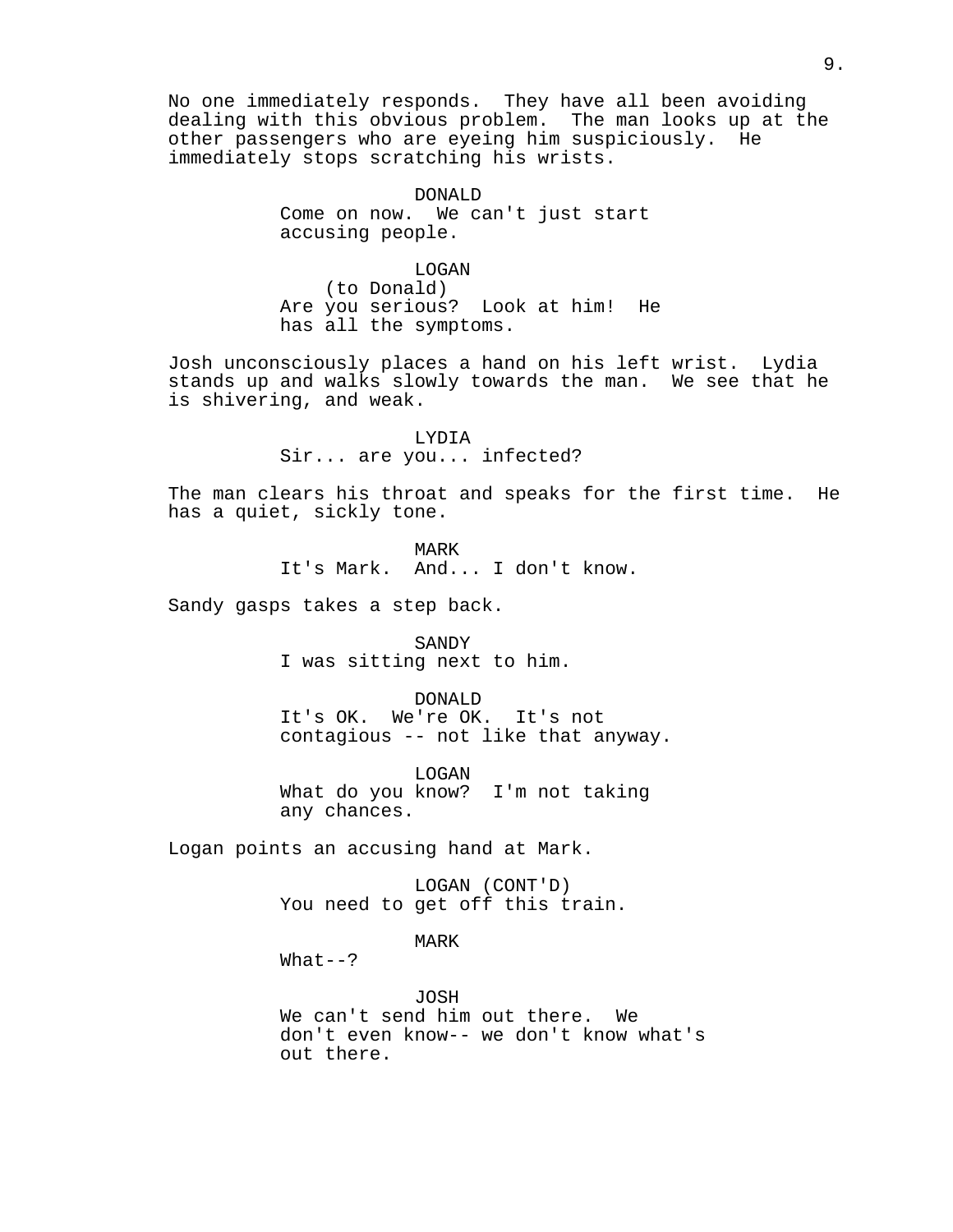LOGAN You heard what happens to them when they turn.

JOSH I've heard lot of things--

#### LOGAN

Their skeletons grow out of their skins. That's why they're covered with blood in the pictures. It's like they're growing stronger and faster. And you can't stop them. They are killing machines. One of them tore a man's arms off, another bit a hole into a little girl's chest. They can break your bones with their teeth. The police can't stop them. Do you think we can? Once this guy turns--

### DONALD

That's enough! I've heard those rumours too. I've also heard that they are working on a cure. And that not everyone has the same violent reactions.

# LOGAN

I'm not taking that chance.

### SANDY

Me either. I say we throw him off the train.

DONALD You throw him out there, and he's a dead man.

# LOGAN

So?

# JOSH So, once he's dead, we're all infected for sure. That much I do know. We can't kill them.

Josh looks directly at Mark.

JOSH (CONT'D)

I mean, him.

There is silence in the car. The debate seems to be at an impasse. Finally...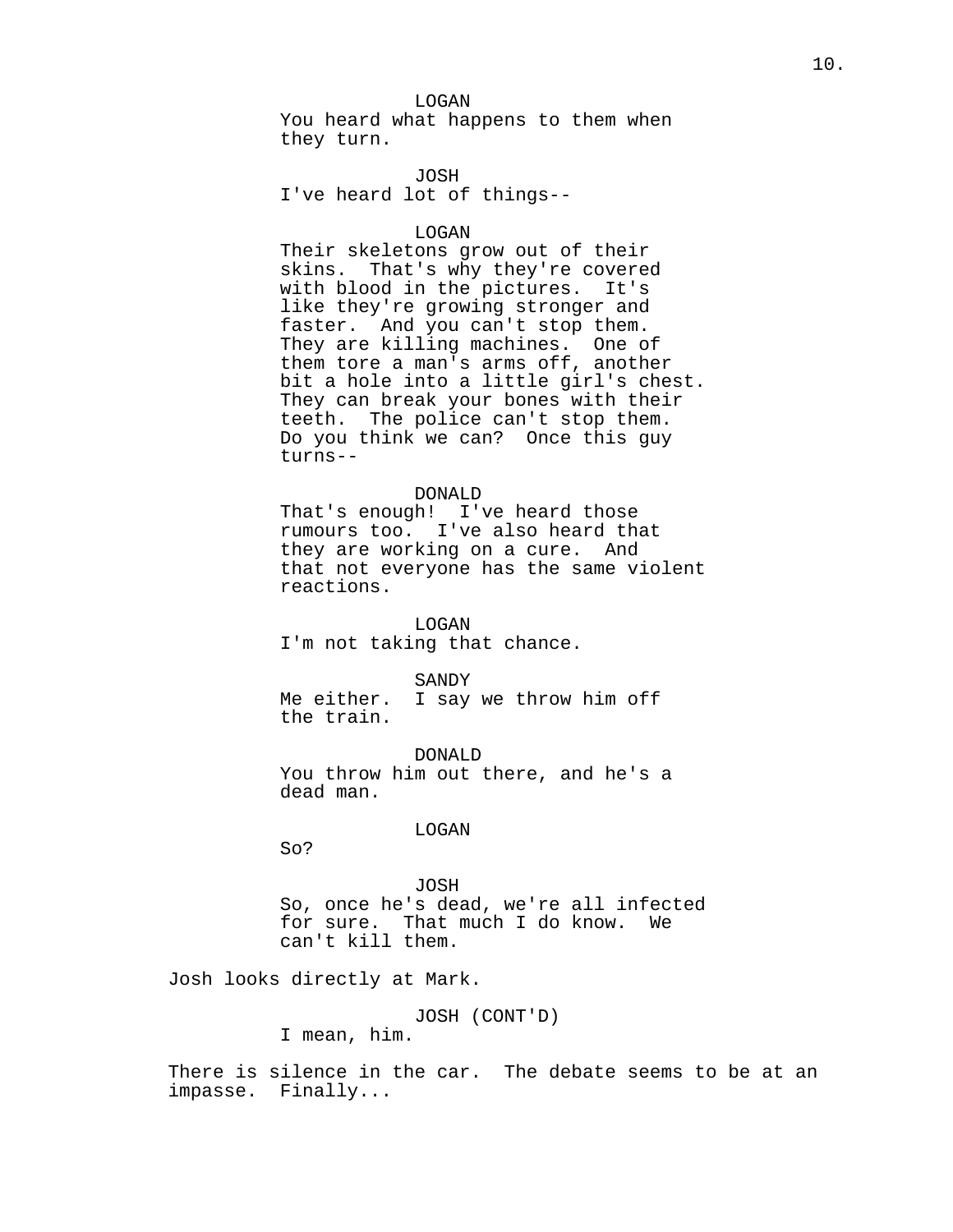MARK Look. Just tie me up.

FRED

What?

## MARK

Just tie me up. I don't know if I'm infected, but if I am, I don't want to hurt any of you. But I also don't want to be thrown--

He motions with his head slowly.

MARK (CONT'D) --out there. (beat) Tie me up.

The rest of the passengers absorb this information. Logan seems satisfied with the arrangement. He looks around at the passengers.

> LOGAN Does anyone have any rope?

> > CROSSFADE:

# INT. SUBWAY - LATER

Mark's hands and legs are bound with multiple layers of duct tape. He is sequestered around a pole at the end of the subway car, near the doors between their car and the neighbouring car. He is still sweating and there are dark circles under his eyes. The rest of the passengers seem to be keeping their distance, except Lydia. She is sitting across from him. They are playing hangman.

The lights suddenly flicker and full light is restored in the train.

FRED

Thank god.

SANDY Does this mean we're back in business?

No one is ready to be quite that optimistic.

JOSH

I'm sure they'll make an announcement.

The restored lighting has allowed the passengers to get a better glimpse of the neighbouring subway car. Logan notices a few people in the next train.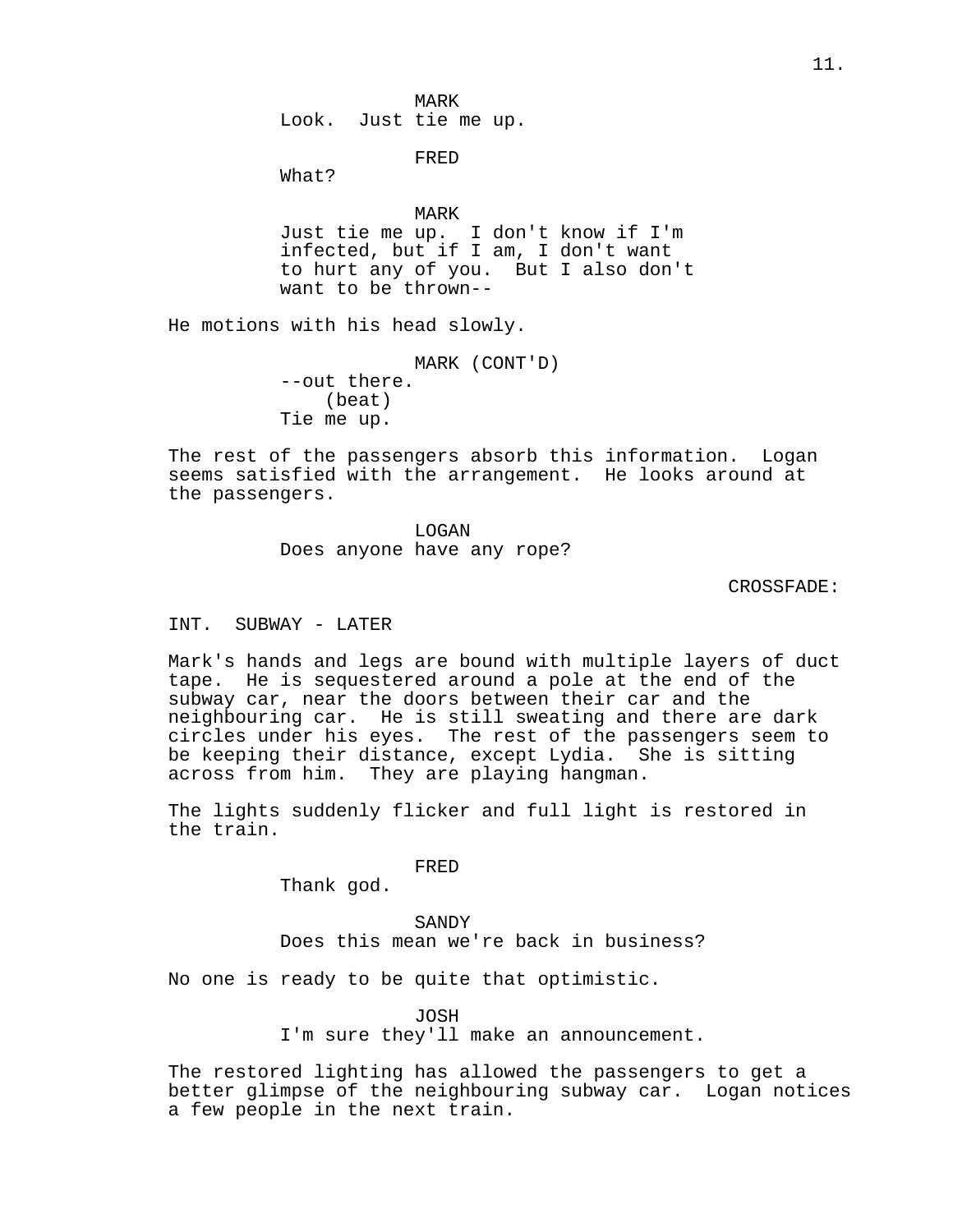LOGAN Instead of waiting for an announcement, let's just go ask them. (beat) I'm making my way to the front of this thing.

Logan walks to the end of the train, purposely taking care to avoid Mark. He opens the door and just as he's attempting to move between the cars, TIM, a burly and imposing passenger in the next car rushes towards him.

> **TTM** What do you think you're doing? Back in your fucking car!

Logan puts his hands up defensively and is takes a step back into his car. Tim is menacingly holding a fire extinguisher in his right hand.

> LOGAN Woah! I just want to walk through.

> > TIM

No one's getting in this car for any reason. This is a sealed environment.

Logan peers into the man's subway car. Two girls sit together quietly at the very far end.

> LOGAN Look, I'm really not trying to cause a problem. I just want to walk to the front and talk to the operator.

At that moment, Tim takes notice of the fact that Mark has been bound to a pole. He flips out.

> TIM What the--? No way! You stay in your fucking car.

Tim slams the door shut and continues pacing the aisle of his car.

> JOSH There goes that plan.

> > LYDIA

Charming.

LOGAN (muttering) Asshole.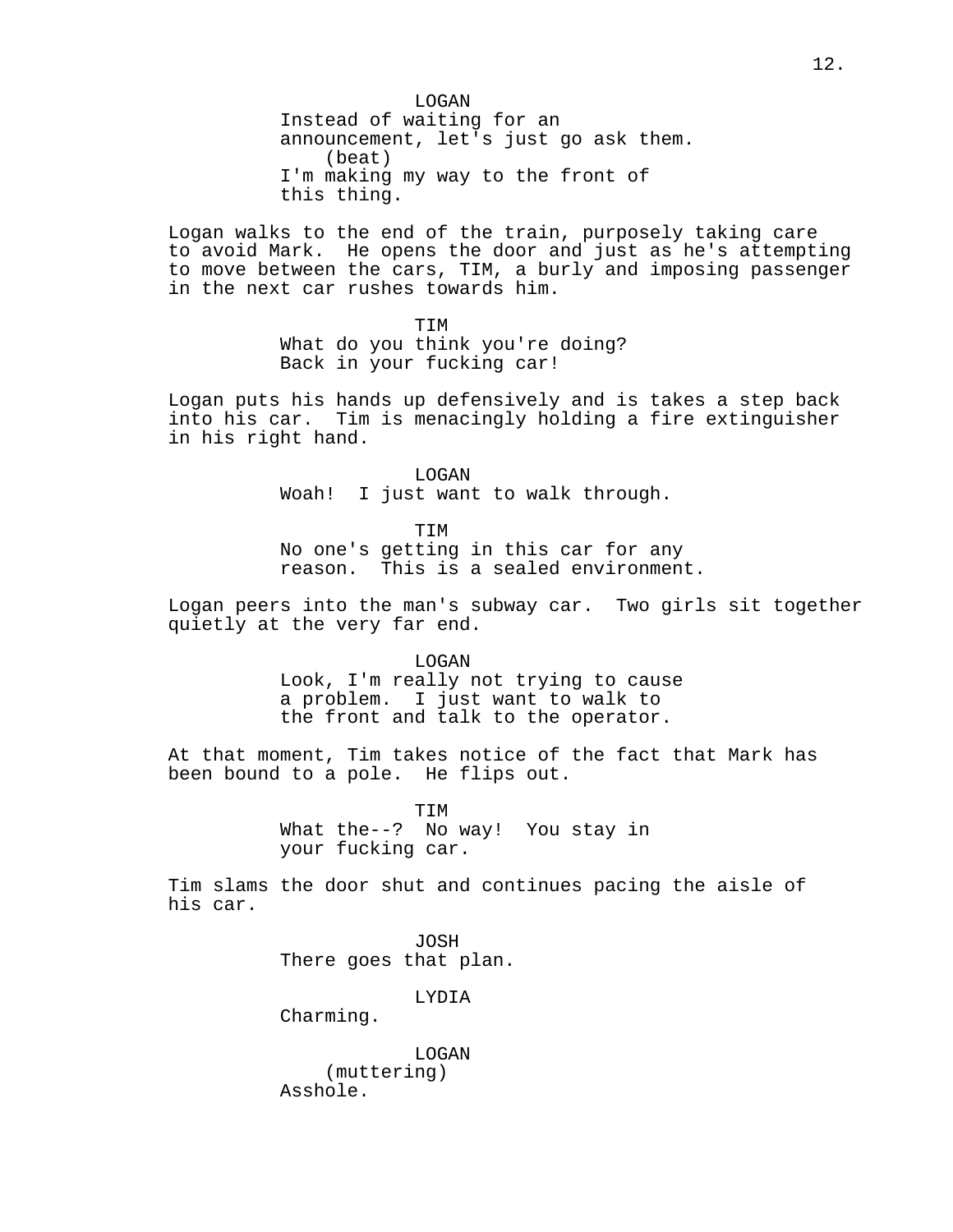Fred jumps up from his seat.

FRED I can't just sit and wait anymore!

SANDY There is another way off.

Sandy eyes the door at the other end of the car leading into the tunnel.

> LYDIA Oh honey, I don't think that's such  $a--$

LOGAN (interrupting) I'll go... I'll walk back to the station.

JOSH

(rationalizing) It can't be that far. Half a mile tops.

DONALD If this train stopped because we hit one in that tunnel, that's half a mile of danger.

LOGAN I doubt it's getting safer, the longer we wait.

Logan picks up a jacket that he had previously tossed on a seat as he prepares to head out.

> FRED I'll come with you. I was supposed to pick up my kids hours ago. My ex is going to kill me.

Donald shakes his head disapprovingly. Logan notices.

LOGAN (incredulously) Really? You're going to try and talk us out of going to get you guys help? (beat)

Anyone got any better ideas?

Josh, Sandy, and Lydia all look at each other and shrug.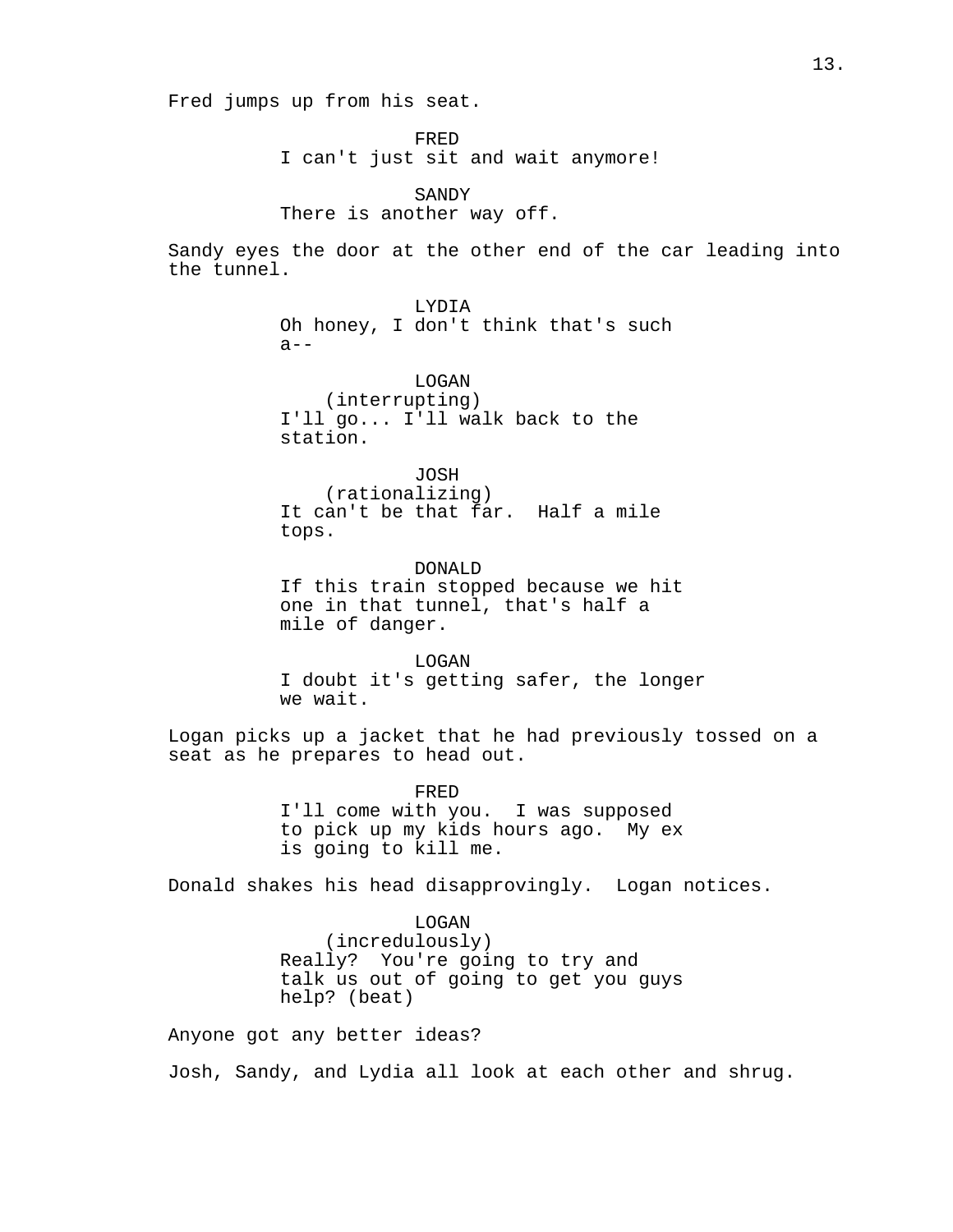LOGAN (CONT'D) That's what I thought.

Logan and Fred head towards the door that leads into the tunnel. They pause to scan for danger out the windows.

> DONALD Do me one favour... just move fast.

> > CROSSFADE:

INT. SUBWAY - LATER

Logan and Fred have ventured into the darkness and the six remaining passengers all sit anxiously. Josh checks his watch.

> JOSH They must've made it to the station by now.

LYDIA I'm sure they did.

SANDY Which means help is on the way. Which means we'll be fine. (beat) Right?

Josh is unconvinced.

JOSH

Right.

All of a sudden a tremendously loud CRASH is heard against the side of the train. Everyone jumps out of their seat and looks out at the black windows.

Sandy screams.

JOSH (CONT'D) What was that?

Mark, who is beginning to look notably healthier, lets out an uncharacteristic laugh.

> MARK I think we know what that was.

LYDIA It could have just been an animal.

SANDY Like what? A giant rat?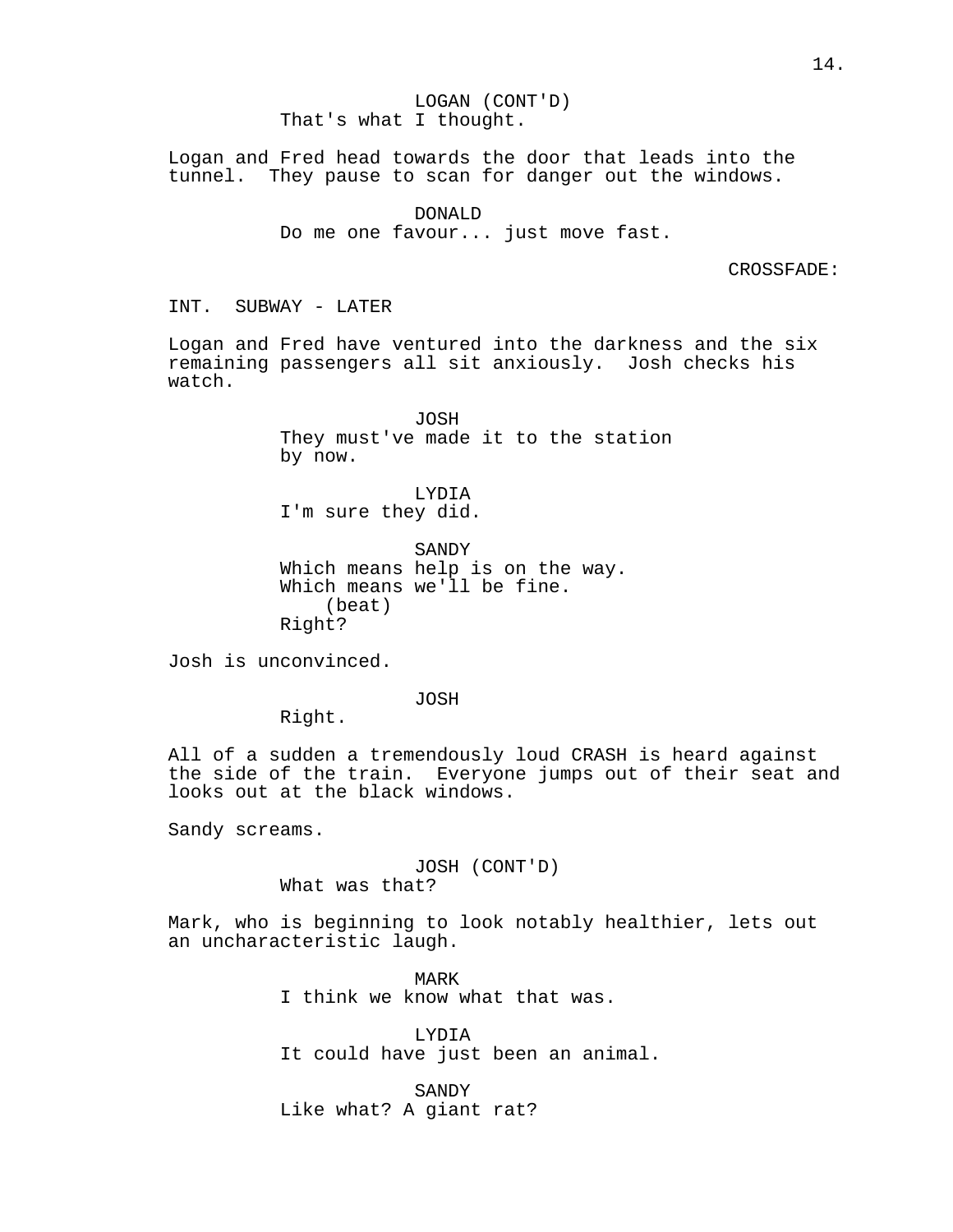Josh thinks he hears something.

JOSH Shhhhh... do you guys hear that?

Everyone quiets down. They listen in silence. A very clear SCRAPING noise can be heard along the side of the train. It's like nails on a chalkboard.

> MARK (knowingly) Those aren't rats. Those are fingernails.

Julia begins to pray silently. Sandy has begun crying.

The passengers remain transfixed and standing, listening to these new noises.

CROSSFADE:

## INT. SUBWAY - LATER

The noises have stopped and the passengers are sitting in silence. Sandy is passing around a small bag of potato chips. Lydia grabs the bag, carefully breaks a chip in half, and puts it in her mouth. She smiles at Sandy. Suddenly, there is POUNDING from against the door. Startled, Lydia drops the bag and scatters the chips on the ground.

Without hesitation, Josh and Donald run to the end of the car and slide open the door. A pair of grimy arms appear from the darkness and claw desperately to get inside. It's Logan. Josh and Donald grab his arms and pull Logan inside. He is panting and covered with slime and dirt. He can barely speak.

Logan is gasping for air and struggles to get out:

DONALD

Where's--?

LOGAN

 $C1$ ose--

Josh understands. As he reaches for the door handle, a sharp animal-like squeal echoes in the tunnel. It's getting louder.

JOSH

It's stuck.

Logan's eyes widen.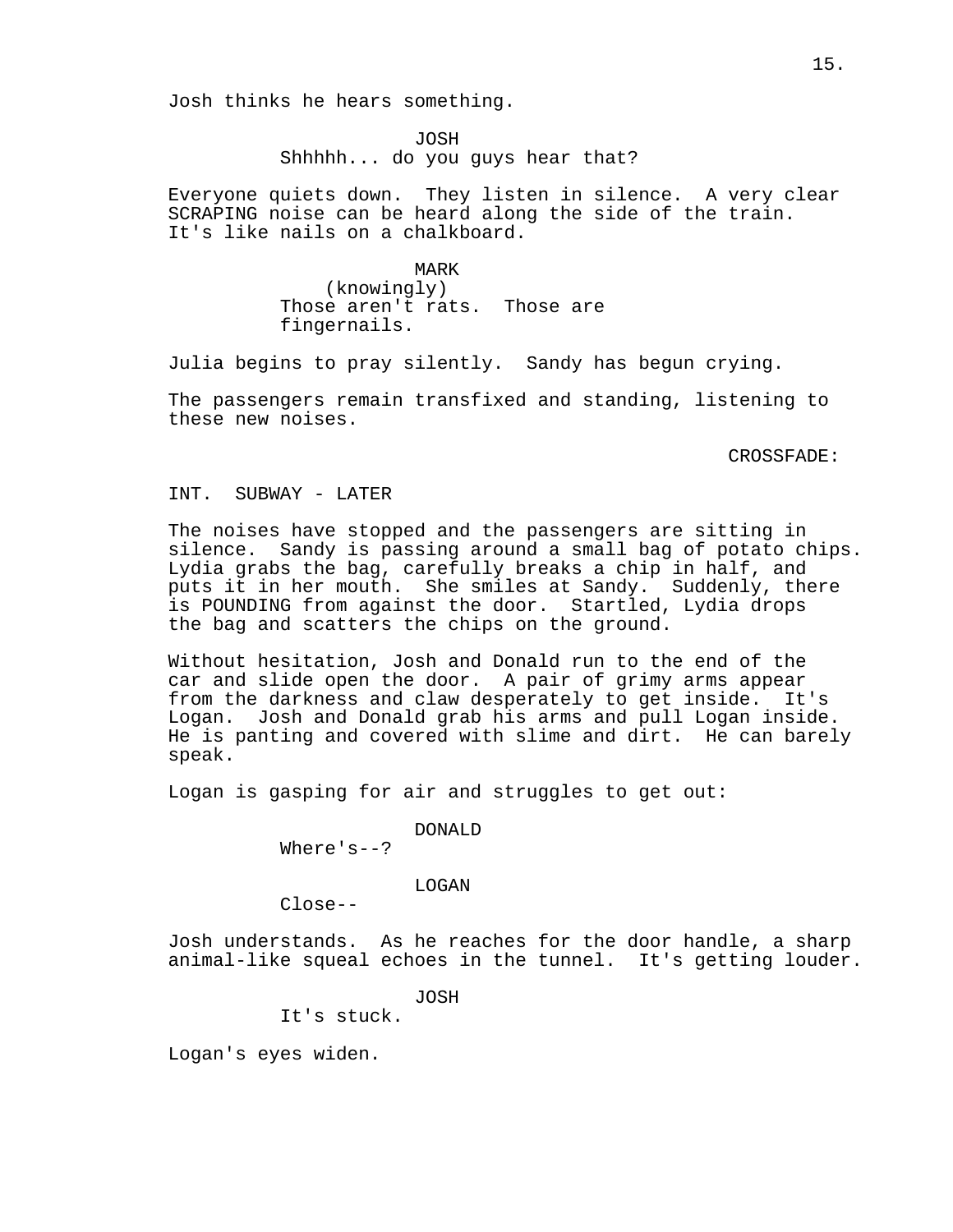LOGAN

Close... (he gasps) ...the door!

Donald reaches for the handle and together both Josh and Donald try to the door shut. The sound of the squeal is getting louder. The scratching noises from before are back.

#### SANDY

(screaming) Close the door!

They manage to slam the subway door shut. The squealing sounds disappear. Josh whirls around to face Logan who is lying on the floor and grimacing in pain. Josh looks at him expectantly.

### LOGAN

I... don't know. We made it halfway to the station... I saw a ladder. But then we heard footsteps... so we ran back.

DONALD

Whose footsteps?

LOGAN

I don't know. I didn't see anyone. I couldn't see anything. I just kept running. Then I fell over and tripped on a rail. I think I broke my leg.

SANDY

Let me see it.

Sandy walks over to Logan and crouches down beside his leg.

SANDY (CONT'D)

I'm a nurse.

Josh, Logan and Donald all look at her questioningly. Her sleeve tattoo doesn't fill them with confidence.

SANDY (CONT'D)

Really!

Logan winces as Sandy handles his wound. She pulls up his jeans to reveal four deep and pronounced scratches in his leg. Suddenly, Sandy recoils from the leg.

> SANDY (CONT'D) It's not broken, but...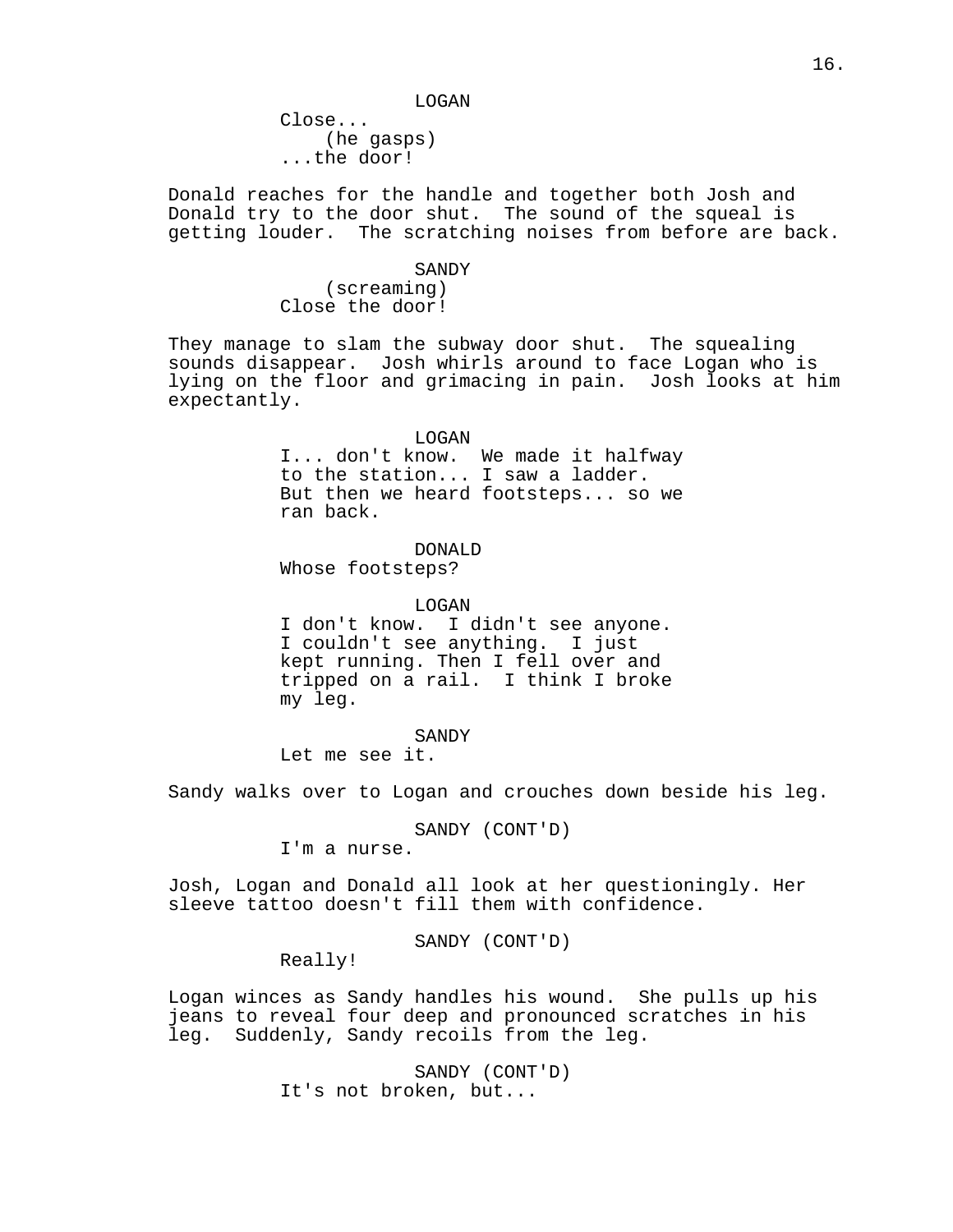LOGAN

What?

Donald looks at the wound in horror.

LOGAN (CONT'D)

What is it?

SANDY It looks like you've been scratched... by a hand.

JOSH

By one of their hands.

Logan turns white. He looks at Mark, who is still tied up in the corner. Logan turns to Donald.

> LOGAN You said you can't get infected this way, right?

DONALD That's what I heard, but... what do I know?

Suddenly, there is COMMOTION on the other side of the car. The DOOR slides open. Two girls are being jostled into the car by Tim. He is still holding the fire extinguisher with his right hand, while directing the girls with his left.

### GIRL #1

Let us go!

GIRL #2

Stop it!

TIM They're all yours, gang.

Tim returns to his car and slides the door shut. He slams the fire extinguisher against the door handle until it breaks. It dangles loosely and is now completely ineffective.

> GIRL #1 That guy is messed up.

GIRL #2 We were just sitting there quietly.

SANDY

What happened?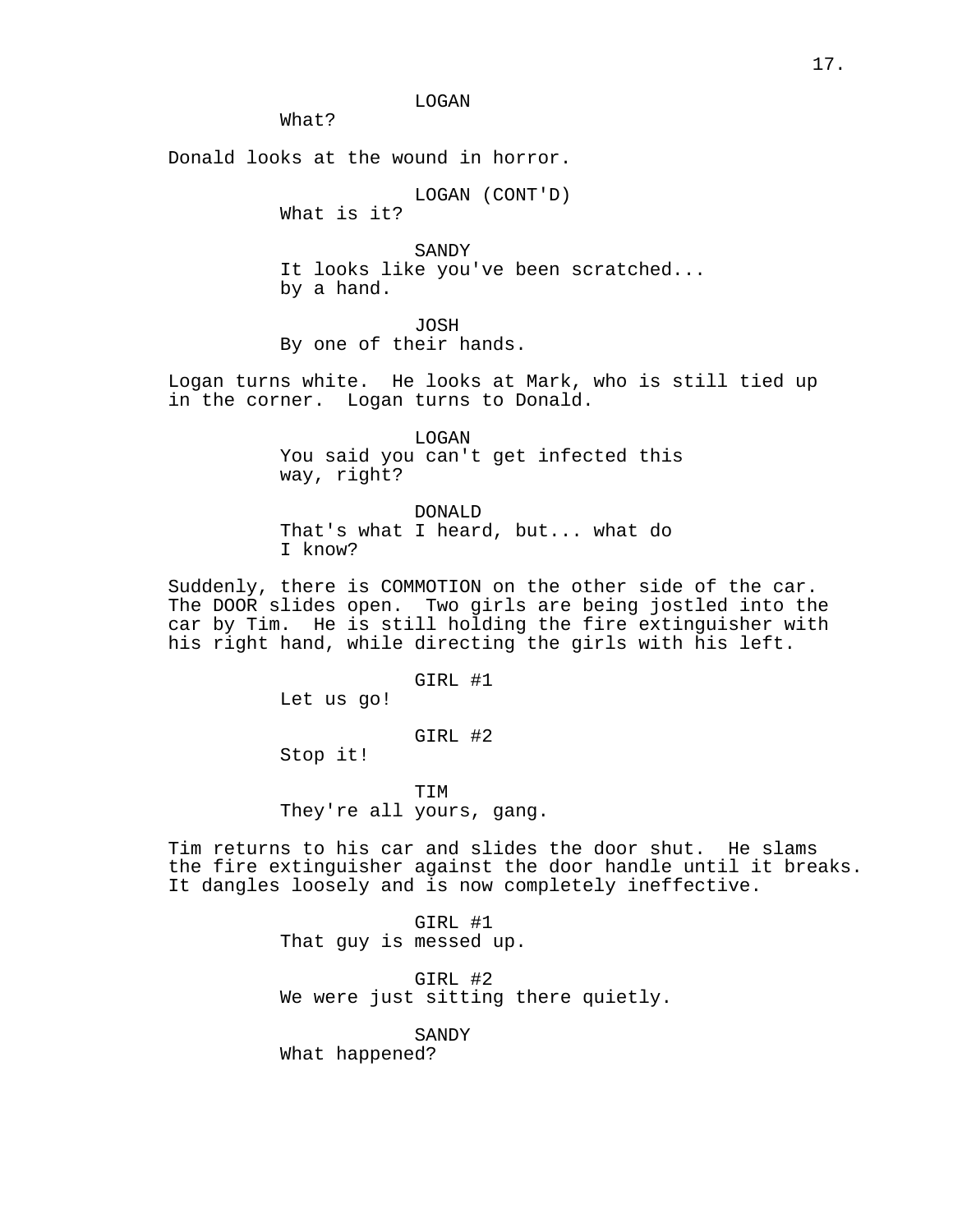GIRL #2 I started scratching my wrist and he freaked out.

JOSH You were scratching your wrists...?

Josh turns back to Donald and Logan at the other end of the car. They all know what needs to be done.

CROSSFADE:

## INT. SUBWAY - LATER

The girls have been tied with duct tape, opposite Mark. They are scared, but are talking quietly to one another. Logan is sitting up now, and has tied his jacket tight around his leg. It is soaked with blood. Sandy is eating pieces of crumbs from the now-empty bag of chips. Lydia and Donald are asleep.

Mark's health is improving, and he sits serenely, monitoring everything that is happening. He is looking pensively at Tim who is pacing up and down the neighbouring car.

Josh is seated and holding his cell phone. He turns it on to see if he can get any service, but the tunnel is a dead zone. He opens an old text message from his girlfriend.

**Be safe. I'm at my place. Please call when you get home. I'll wait up for you. XoXo Jenna**

CUT TO:

## INT. APARTMENT - CONTINUOUS

We slowly move through a darkened apartment. It is a disaster zone. The TV is on and a commercial is playing loudly. There are holes in the walls and all the furniture is in disarray. Picture frames have been knocked askew. It looks like the place has been robbed, but there is something else about it too. Something sinister.

As we move past the bathroom we see that the SHOWER is running and there is water all over the floor. The shower curtain is ripped and there is blood on the walls. In the bedroom, there is a naked body slumped on the bed face down. She has blonde hair and her skin is scratched, ripped and cut. She is lifeless and her eyes are glassy and cold. A steady stream of blood is dripping from her abdomen; she has been disemboweled.

CUT TO: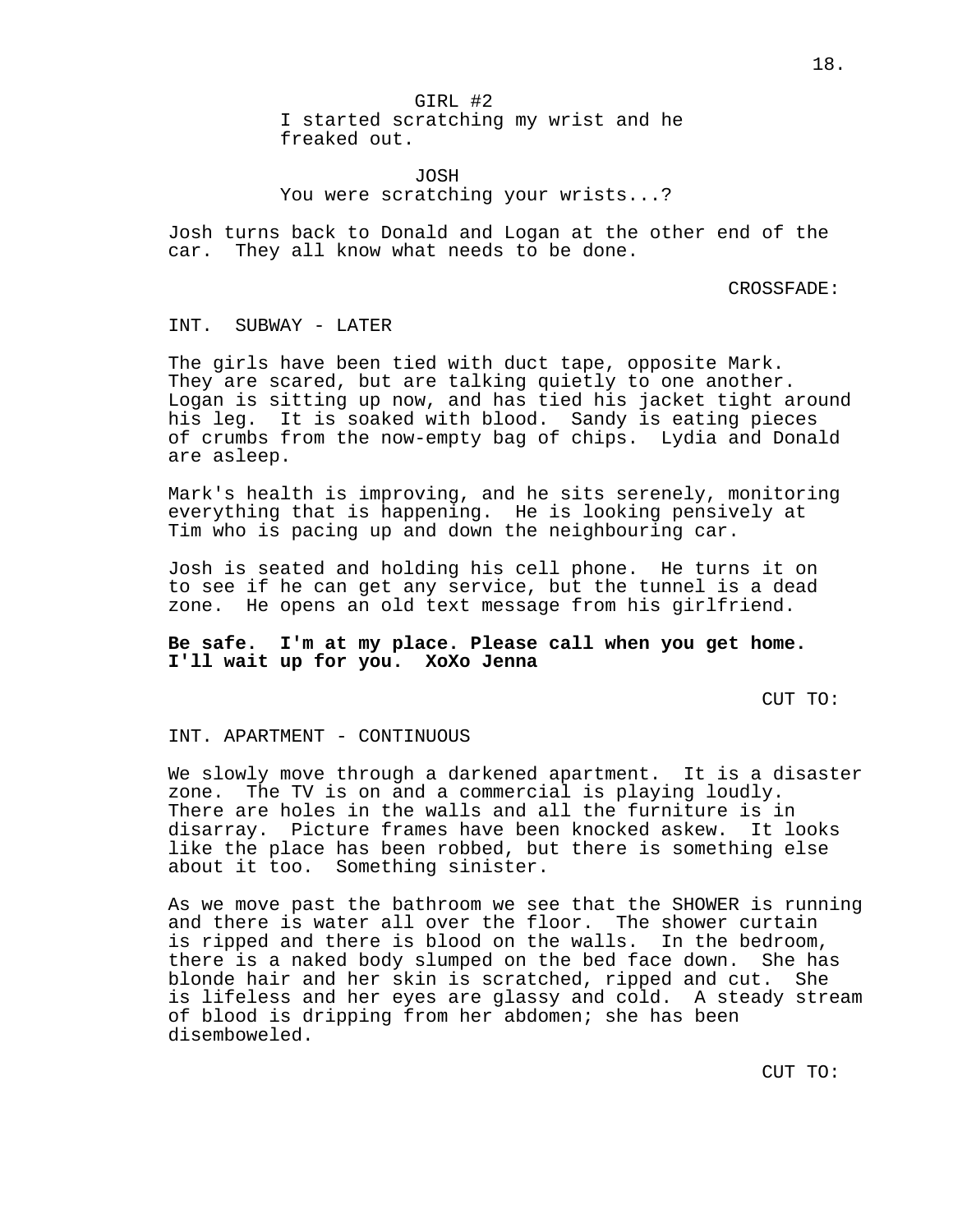CLOSE UP - JOSH'S FACE

Josh blinks.

INT. SUBWAY - CONTINUOUS

Josh slides the cell phone back into his pocket and lets out a long sigh. He closes his eyes and tries to get some sleep.

CROSSFADE:

INT. SUBWAY - LATER

Julia is staring at a pool of dark liquid sitting at the base of Mark's feet. She looks up; Mark's pants are stained with blood, but Mark doesn't appear to be in any pain. In fact, he seems alert and comfortable. He is obviously changing. The woman says nothing, but continues to stare in disbelief.

Sandy sits a few seats down from Donald. She is growing visibly agitated. Her eyes look tired, and she is having trouble concentrating.

> SANDY (quietly, to Donald) Did I hear you say before that if one of them dies, then everyone around them gets infected?

DONALD That's what people are saying.

SANDY

(motioning to Mark) So if we kill this guy, we all get it?

Donald nods. Sandy seems to be contemplating this.

DONALD It's a pretty darn effective method of transmission.

Josh has been listening in on this conversation.

JOSH (to Sandy) Why are you asking?

SANDY I'm just considering my options.

JOSH What option?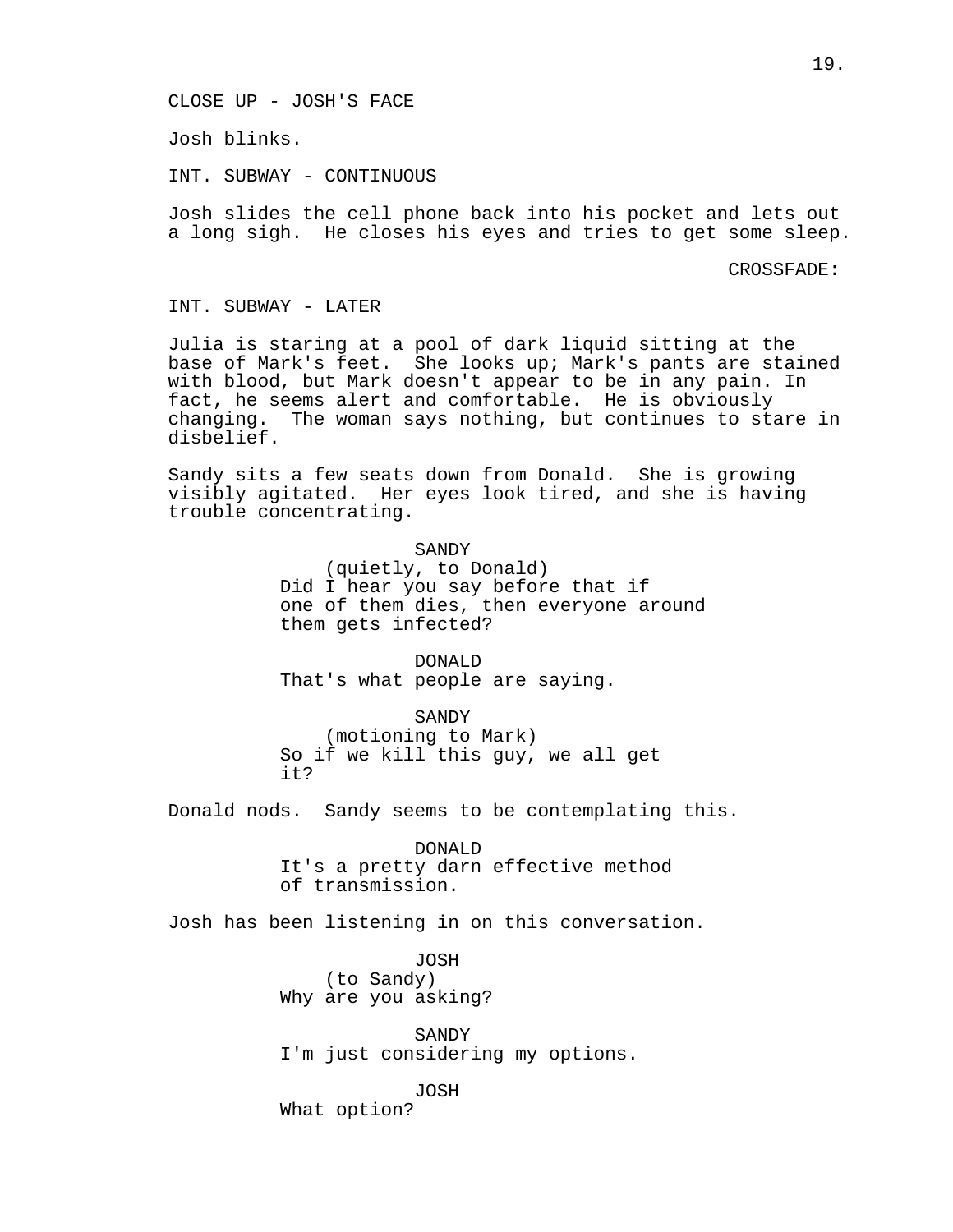SANDY (hesitantly) If you can't beat 'em...

DONALD That's not an option.

SANDY What else? We sit around and wait to die?

JOSH We wait until someone comes for us.

Sandy lets out half a laugh.

SANDY They're not coming for us. We all know it. (beat) I just think we should consider--

JOSH (interrupting) I'm not considering that.

Sandy looks over at Mark. He is looking back at her silently.

SANDY (motioning to Mark) He looks good. He looks better than most of us!

Logan finally joins the conversation.

LOGAN That fucker is what did this to my leg. That's what you want to be?

Sandy is growing more and more agitated.

SANDY I just want to survive this thing!

Lydia has also been listening. She sits delicately next to Sandy and places her hand on Sandy's shoulder.

> LYDIA Honey, we're all scared.

Sandy takes offence to Lydia's mothering and pushes her hand away.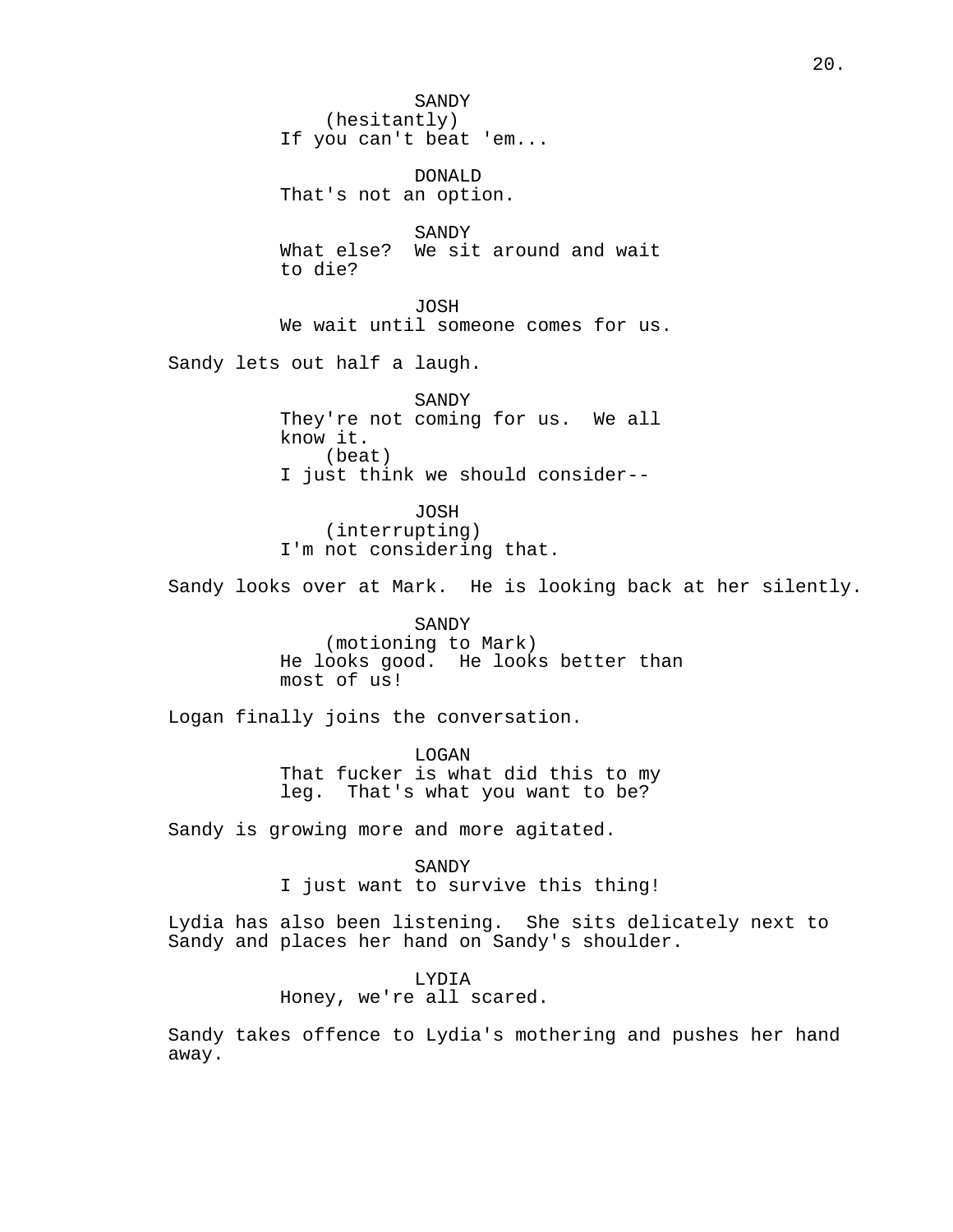## SANDY

I'm not scared! I'm just tired of this! Tired of all this waiting and these fucking noises. I just want it to be over!

Sandy gets up and grabs the fire extinguisher that is affixed to the wall.

# DONALD

# What are you doing?

Sandy walks towards Mark and stands directly above him with the fire extinguisher in her hands. He looks up at her calmly. Josh and Donald stand up.

> JOSH If you kill him, we're all done.

## DONALD

# Think about this...

Sandy raises the fire extinguisher above Mark's head. She closes her eyes and prepares to swing it into his face. However, just as she's bringing it down to make contact, Logan jumps in the way and grabs it from her hands. A tug of war over the fire extinguisher ensues between Logan and Sandy. Logan forces her up against some seats. As Logan finally pries it away from her, the fire extinguisher slams into the window of the subway car, shattering it.

### LOGAN

Look what you fuckin' did!

Logan completely loses his temper. He throws the fire extinguisher to the ground and beings physically forcing Sandy down the aisle of the car.

> LOGAN (CONT'D) You want this to be over?!

Logan is pushing Sandy closer and closer to the exit into the tunnel.

> LOGAN (CONT'D) You want this to be over?! (to Josh) Open the door! (beat) Now!

Josh, reluctantly, opens the door to the tunnel. Logan pushes Sandy off the end of the train and slams the door behind her.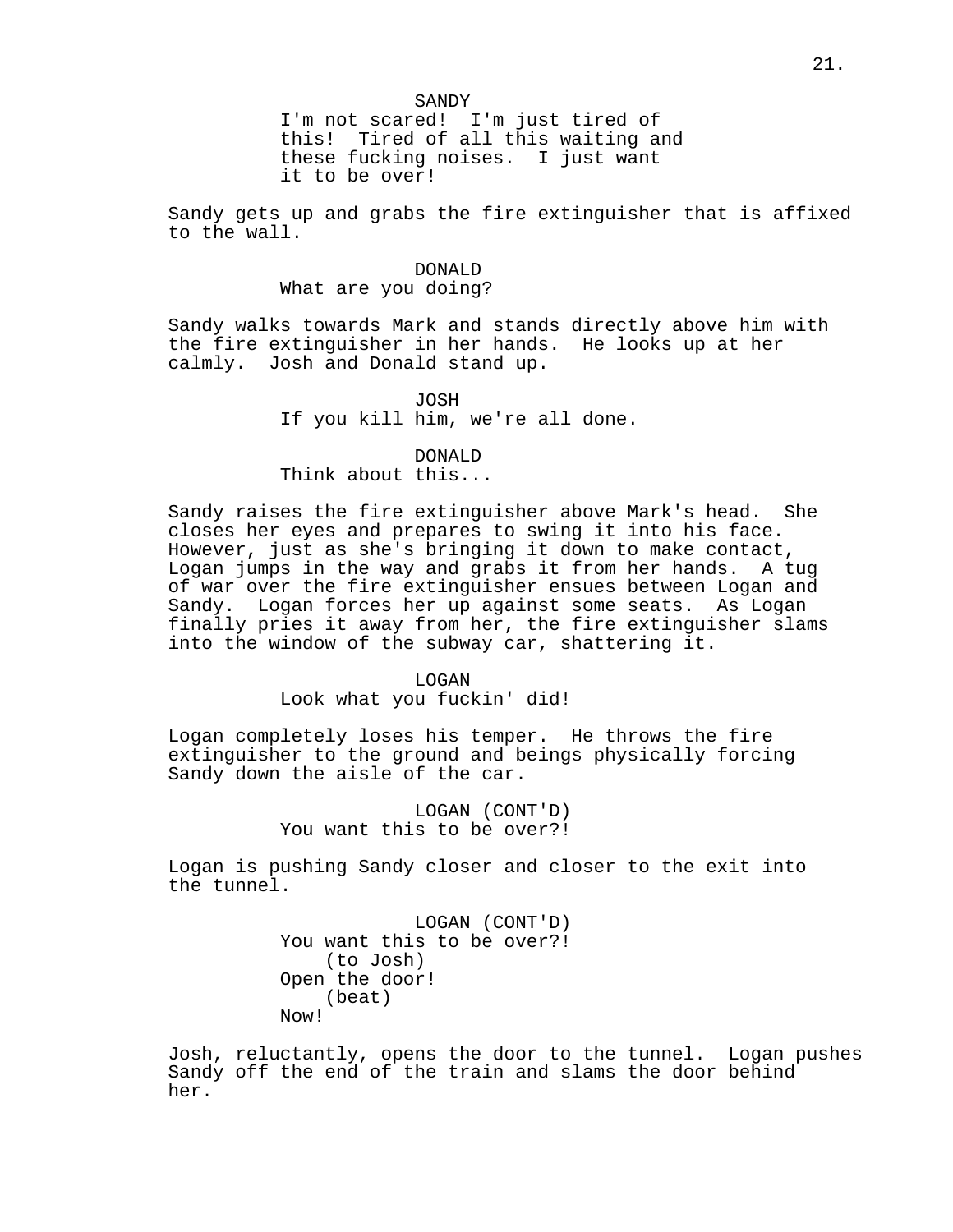Suddenly, from outside, Sandy's body SLAMS against the window of the subway. She is being mauled. Her blood sprays across the windows.

### LYDIA

Oh my god!

Lydia recoils into Donald's chest for comfort. Logan, still breathing heavy, looks in horror as Sandy's body is whipped around like a rag doll outside the car.

JOSH

Should we--

DONALD (interrupting) It's too late.

After one final slam against the window, Sandy disappears. Her body is dragged off into the darkness. All goes quiet, inside the car and out. They are all in shock.

Josh takes a seat. He puts is head in his hands and stares at the ground in disbelief. However, his grief quickly dissipates as he notices a trickle of blood making its way down the aisle of the subway car. His eyes follow the blood back up the car towards its source. The trail leads to Mark. His legs are blood-soaked. Josh realizes that the change has begun.

CROSSFADE:

INT. SUBWAY - MARK'S P.O.V.

Mark is sitting on the ground of the subway car in the midst of a serious commotion. Logan looms menacingly above him, holding a fire extinguisher in both hands. Josh stands next to Logan pleading with him to stop.

> JOSH You can't do this.

> > MARK (O.S.)

Please.

LOGAN Look at him!

JOSH I know, but we can't do this.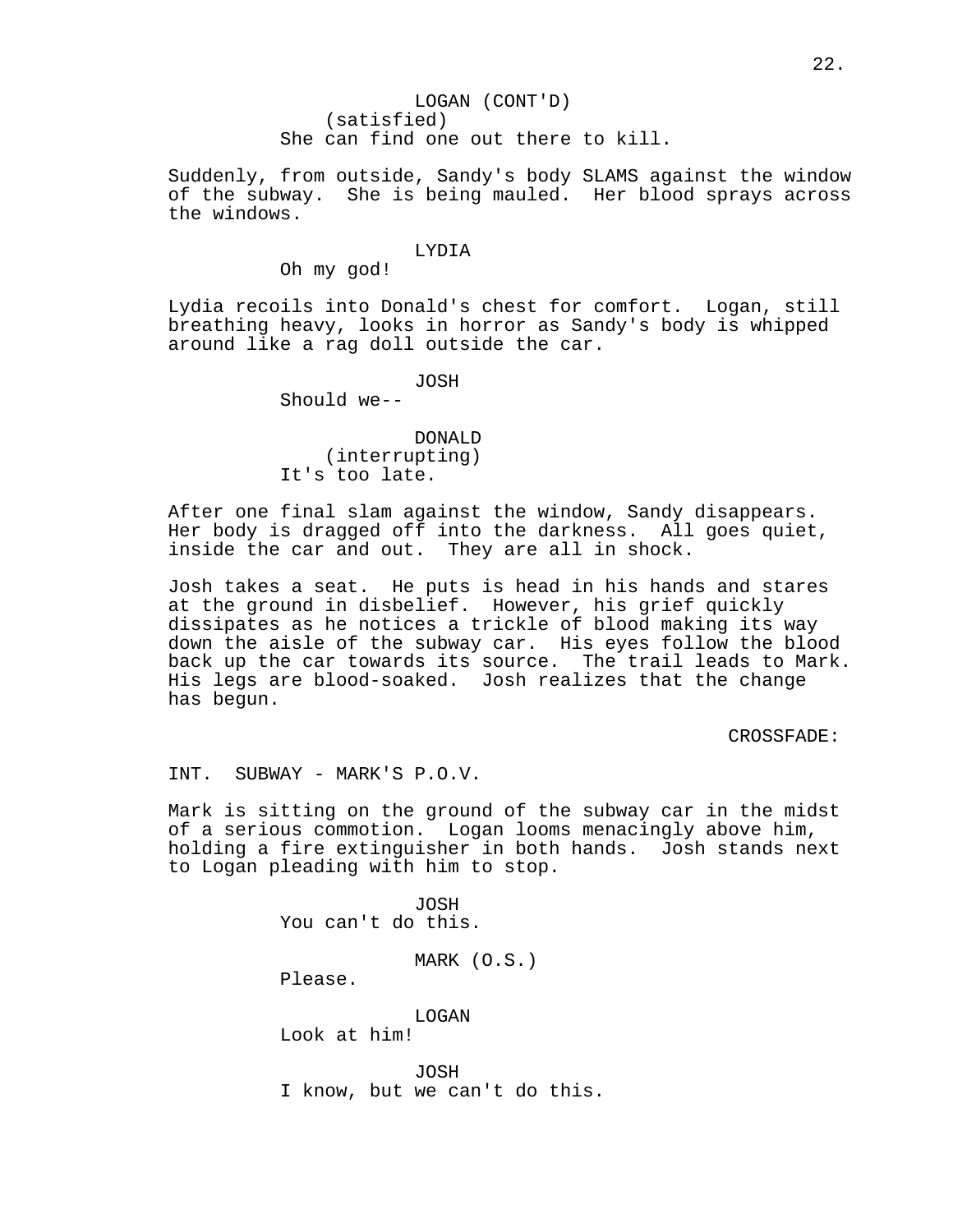MARK

Please, don't. This isn't my fault!

The girls tied up across from Mark are hysterical and crying. Donald speaks and Mark turns to him.

> DONALD If you kill him, we're all infected. You know this right?

> > LOGAN

I know. (beat) That's why I'm not going to kill him.

Logan raises the fire extinguisher and brings it down hard on Mark's legs.

CUT TO BLACK

There is the sound of a CRACK and Mark's SQUEAL echoes through the subway. It's not a sound a human can make.

INT. SUBWAY - LATER

The mood is grim on the subway; untold hours have passed. Mark is lying on the ground in the fetal position, a dark pool of blood is slowly thickening around his legs. He looks gaunt and his skin is grey. His transformation grows more apparent. The passengers are keeping their distance, except Lydia. She is sitting on the ground next to him and telling a story. It's not clear that Mark can hear Lydia, but it's not clear that Lydia is talking to Mark either.

### LYDIA

I used to have an older brother. He looked a lot like you, actually. Our teachers couldn't believe we were related. He was so sweet.... My parents couldn't figure was wrong with him, though. He was always lost in his own world. Never listened to my mother or father. He threw wild tantrums that scared our pets. Sometimes he would climb onto the roof in the middle of the night, and it would take until sunrise for my father to convince him to come down... we never really knew what was going through his mind. (long beat)

I guess now you'd call him 'autistic' or something, but back then he was (MORE)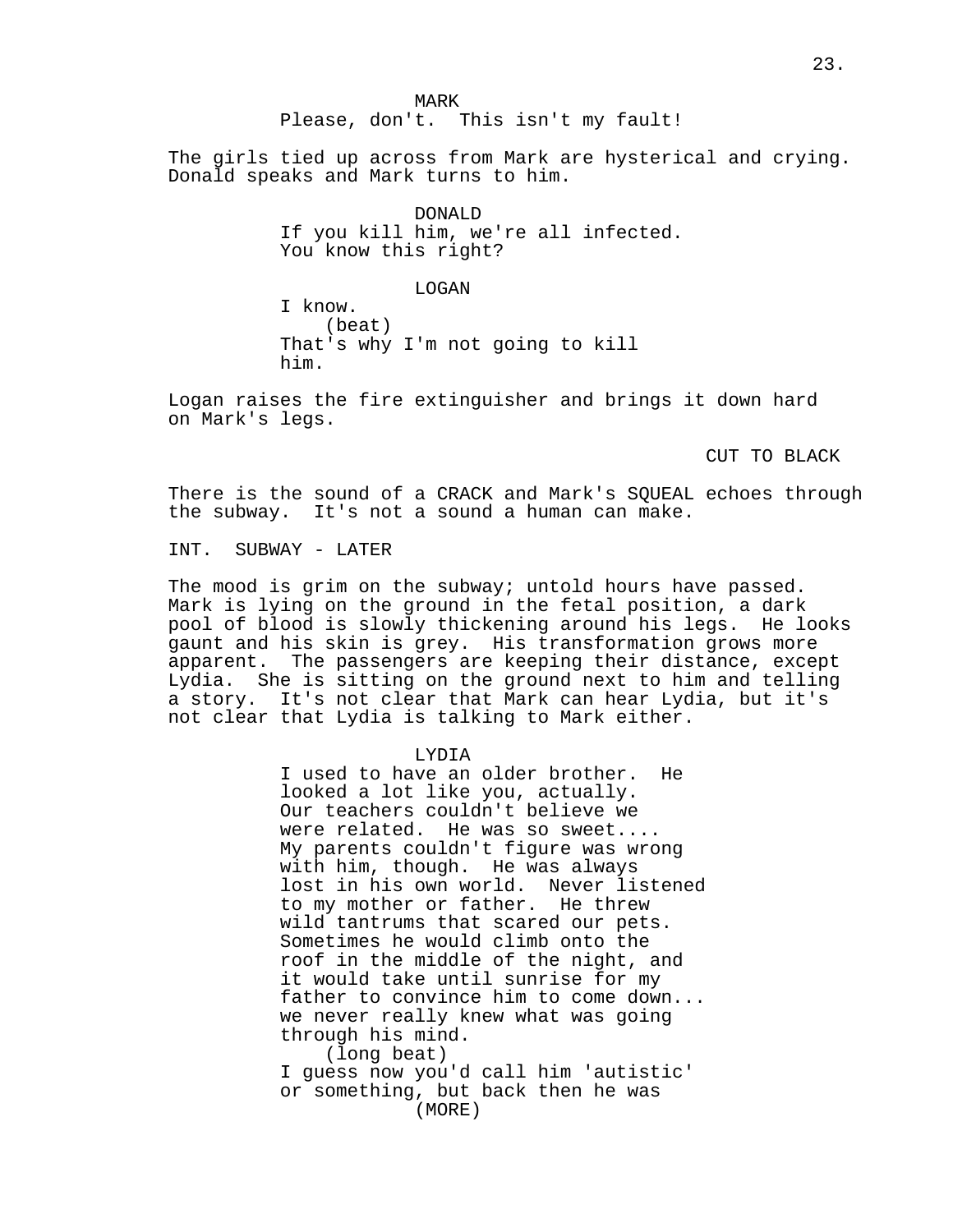## LYDIA (CONT'D)

just 'disturbed'... and it got to my parents. Having to care for two children, on a mechanic's salary and all these doctor's bills... maybe it would have been different if was only him.

Lydia looks directly at Mark.

LYDIA (CONT'D) He was supposed to get the help he needed at Gallimard... it was a Sanitorium a few towns over. That's where they sent him. No one knew what else to do. They were trying to help, and the doctors said that was the best thing for him. He was never the same after that. He was just... changed.

Mark's still body moves slightly as he breathes. He does not seem to be listening. His eyes are completely black and unfocused.

> JOSH What happened to your brother?

Lydia collects herself and turns to Josh.

LYDIA (sighing) He killed himself.

LOGAN (quietly) At least he did something.

Lydia hears Logan. She is too tired to be irritated by his callousness.

LYDIA

I'm sorry?

Logan turns to face Lydia.

LOGAN I'm sorry for your loss and all that, but at least he did something. He took action. What are we doing here? We're waiting to die.

DONALD And what should we be doing exactly? (MORE)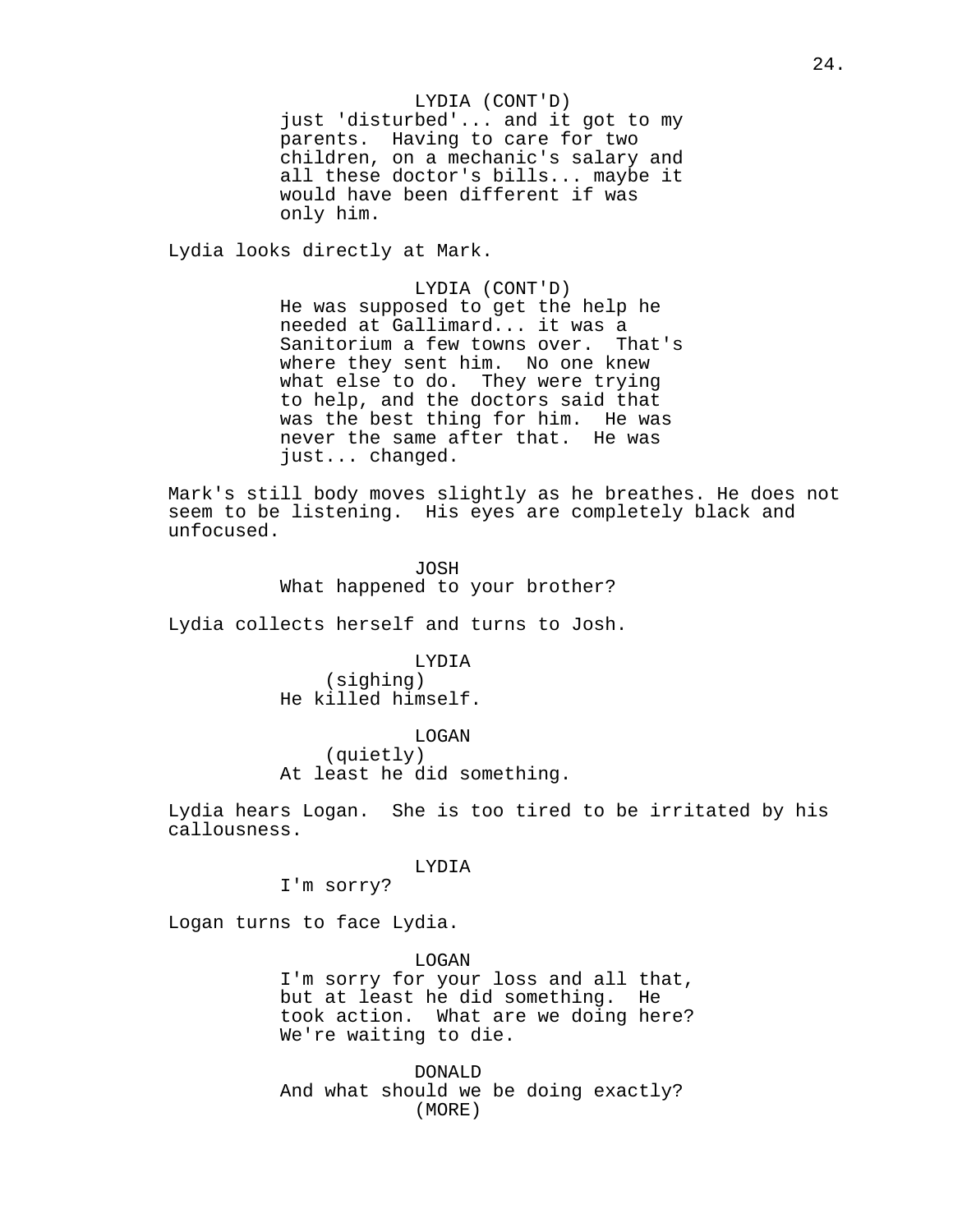# DONALD (CONT'D)

Last time you took "action" we lost someone out in the darkness. That poor little girl had her own plan, and you threw her out there too. You can't blame us for not being forthcoming with ideas.

## LOGAN

(sarcastically) You're absolutely right, old man. What was I thinking? Let's just sit here and wait for that... thing to spring to life and slash the rest of us to bits.

LYDIA That's not going to happen.

Logan rolls his eyes in disbelief.

JOSH

Look, we know we can't stay here. So what do we do?

LOGAN

Let's head back to the tunnel. We'll take the fire extinguisher this time. We'll all go. I made it to the ladder once. If we hurry--

#### DONALD

Are you crazy? We don't stand a chance out there. Can you even run on that leg? (beat) Look, if we're going to do anything, let's try the other way. Let's see who else is on this train; maybe they can help us. Maybe they have a way out.

JOSH

What about... him?

DONALD

I'd rather take my chances with him, than out there.

Logan looks around the car, seemingly taking an inventory of his surroundings. He looks through the window at Tim who is sitting alert, with a fire extinguisher at his side.

> LOGAN If we all go through, we can probably take him.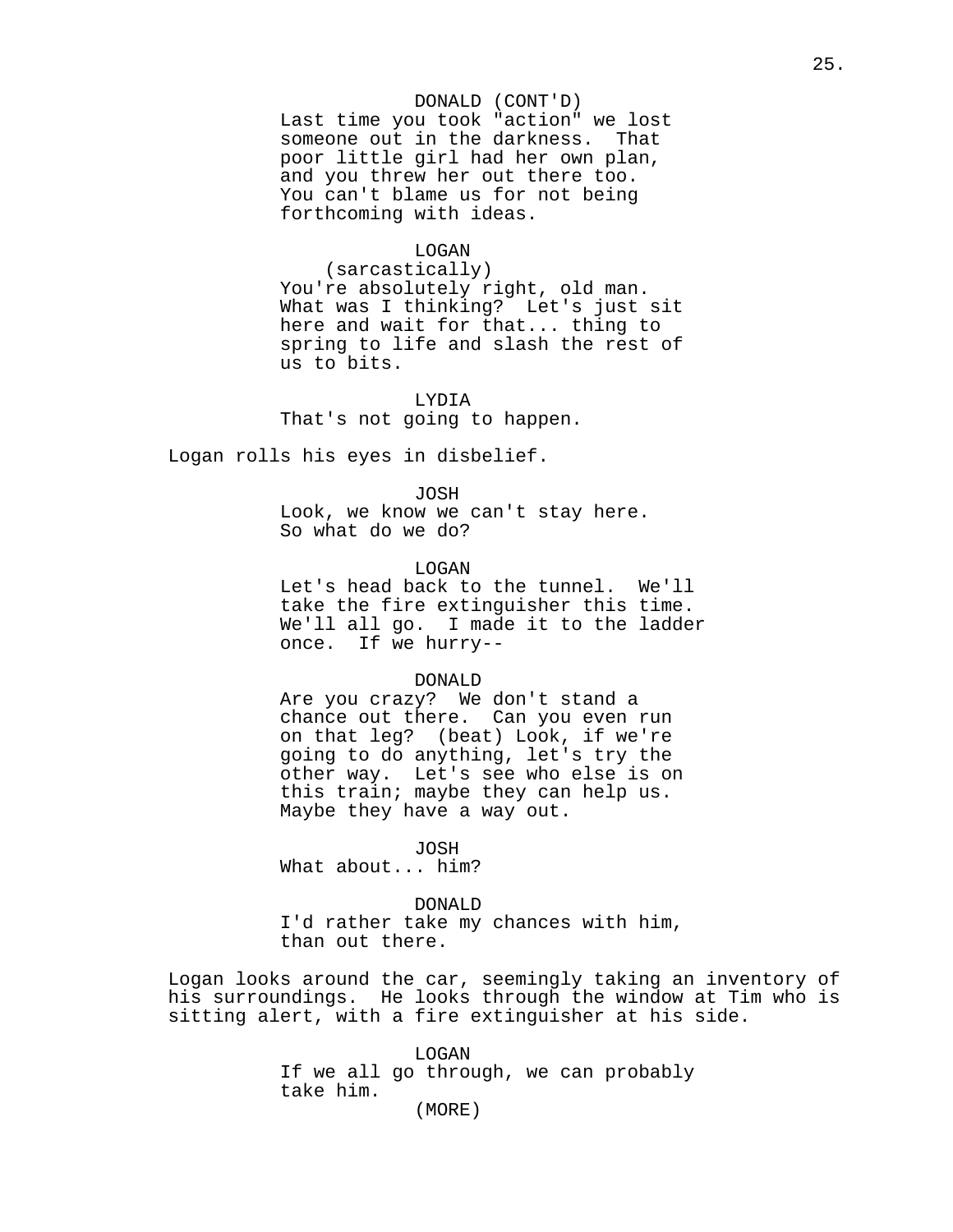## LOGAN (CONT'D)

I'll approach first and try to grab the fire extinguisher. You guys go after the asshole. Do we still have any tape left?

LYDIA It was in the girl's purse.

Logan glares at Lydia.

JOSH It's our best course of action.

GIRL #1 You're not going to leave us here with him are you?

There is a pause and then...

DONALD I'll untie the girls. Can you two --

Before Donald can finish his thought, Tim comes running the door between the two cars and SLAMS on the glass with both his fists. He is desperately trying the handle, but the knob is still damaged from his earlier attack. Josh and Logan, who are watching the scene, take a quick step back from the subway door.

As Tim struggles, a grey and bloody hand emerges from behind his head and pulls him to the ground. There is a violent struggle. The tied up girls in the car start screaming, begging to be untied. Lydia crawls backwards on the floor, trying to get as far away as possible.

> JOSH We have to go. Now!

Josh picks up Lydia from the ground. Logan approaches Julia who immediately realizes what is happening. She stands up right away.

> DONALD I'm going to untie these girls.

LOGAN You don't have time...

DONALD Just go! We'll meet you at the ladder. God willing.

Logan slides open the subway door and cranes his neck out, listening.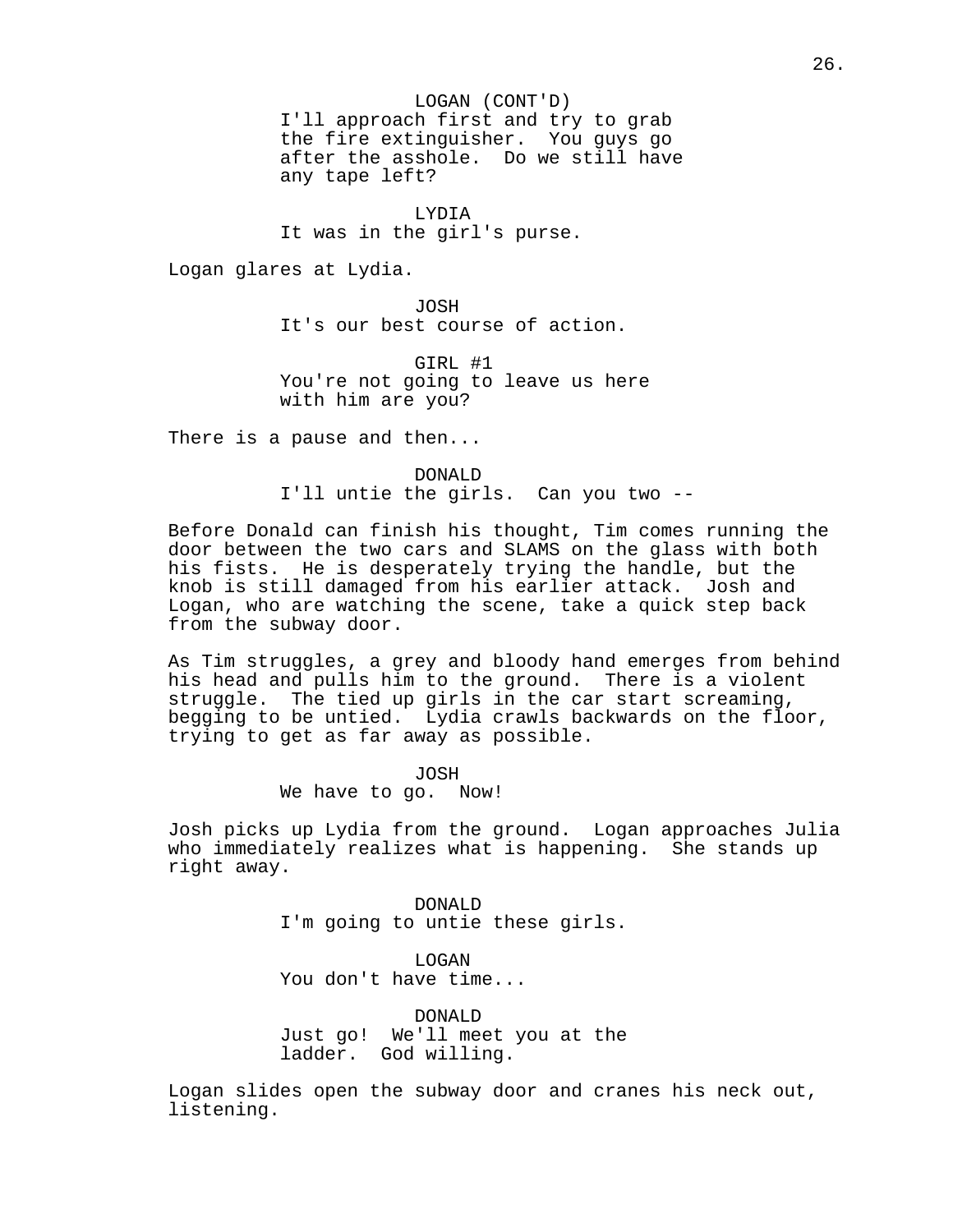He hears nothing, and can see nothing but blackness. Josh comes up behind him.

> JOSH (to Lydia) I'll help you down.

Josh and Logan help Lydia and Julia. Logan follows with a cautious jump. Josh is the last to leave the train. He looks back at Donald who is struggling with the tape and trying to calm the hysterical girls. Mark is still, but his hand has moved. Josh jumps into the pitch-black darkness of the tunnel outside.

INT. SUBWAY TUNNEL - CONTINUOUS

The tunnel is silent and the pace immediately slows. Their train, only a few feet behind them, seems far gone in the blackness of the tunnel. There is no turning back, just moving forward... slowly.

Logan leads this crew of strangers through the pitch dark tunnel. No one speaks a word and they each simply follow the echoing FOOTSTEPS of the person directly in front of them. Scampers are occasionally heard in the distance. Rats? Infected humans? No one is quite sure and no one dares to ask.

Minutes seem like hours. Their BREATHING has become heavy, each of them equally sure that this path is leading them to their death as much as it is leading to their salvation.

Logan stops. He turns around to face the group.

LOGAN (whispering) I'm sure it was around here somewhere.

The group gathers together tightly. They can barely make out each other's faces. Four has become three: Julia is missing.

JOSH

Where's...?

Josh trails off, realizing he never even knew her name.

LOGAN (reluctantly) We might have missed the ladder. (Beat) You guys wait here. I'll walk back a few hundred feet.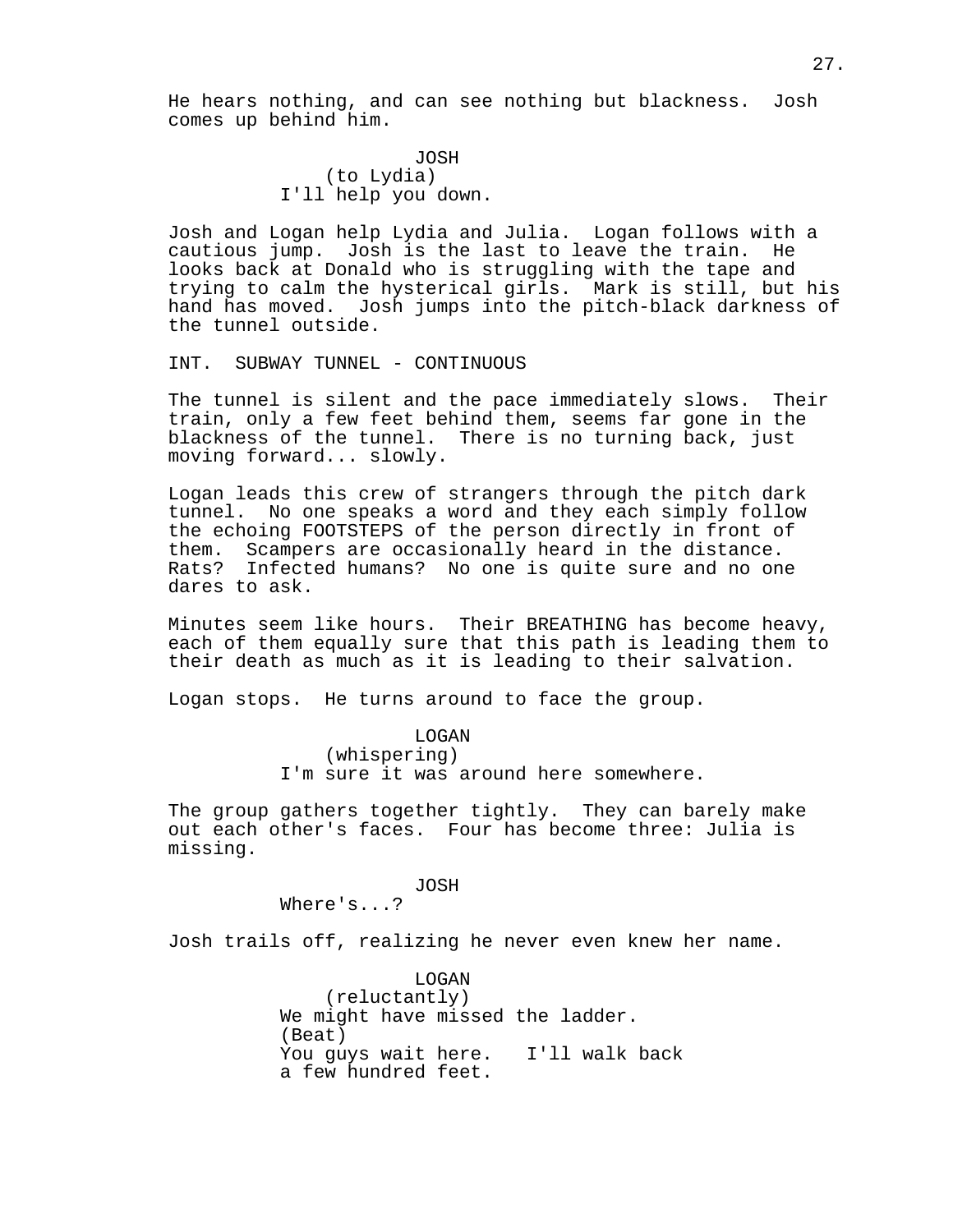## LYDIA

Don't go far.

Just as Logan begins to walk away, Josh notices a tiny sliver of light streaming through a crack in the roof of the tunnel. It's sunlight from a manhole cover. Josh's eyes focus and he realizes that beneath the sliver of light there is a ladder leading up towards the street.

> JOSH (calling out in a whisper) Wait! I see it.

Josh, now leading the other two, steps slowly through the darkness towards the base of the ladder. He looks back at Lydia and Logan for approval before climbing the first rung.

The metal ladder CLANGS with every footstep. Josh ascends first, followed closely by Lydia, with Logan shortly behind. As they approach the top, more light illuminates their faces.

Josh reaches the manhole cover at the top of the ladder and pauses. He takes a deep breath and pushes it aside.

EXT. STREET - CONTINUOUS

Josh's face slowly rises above street level and the frame fills with light. He shields his face, his eyes no longer accustomed to the brightness of natural sunlight. He squints, attempting to make out his surroundings. The world slowly comes into focus behind him. It is not as he remembers.

The street-scape is barren: storefront windows have been smashed, mailboxes knocked over, and cars abandoned. Most notably, human remains litter the streets. The world above ground has been compromised.

Josh turns around and looks down at Lydia and Logan, eagerly standing on the ladder beneath him. He shakes his head solemnly. They understand.

Josh slowly retreats down the ladder. He pulls the manhole cover back and the three of them descend into darkness.

CROSSFADE

## INT. SUBWAY - LATER

The camera moves forward through an empty subway car. It's one we have not seen before. The car is void of passengers, but personal items are strewn about. The contents of a purse have been dumped on the floor and food wrappers are scattered everywhere. An empty stroller lies knocked over on the ground.